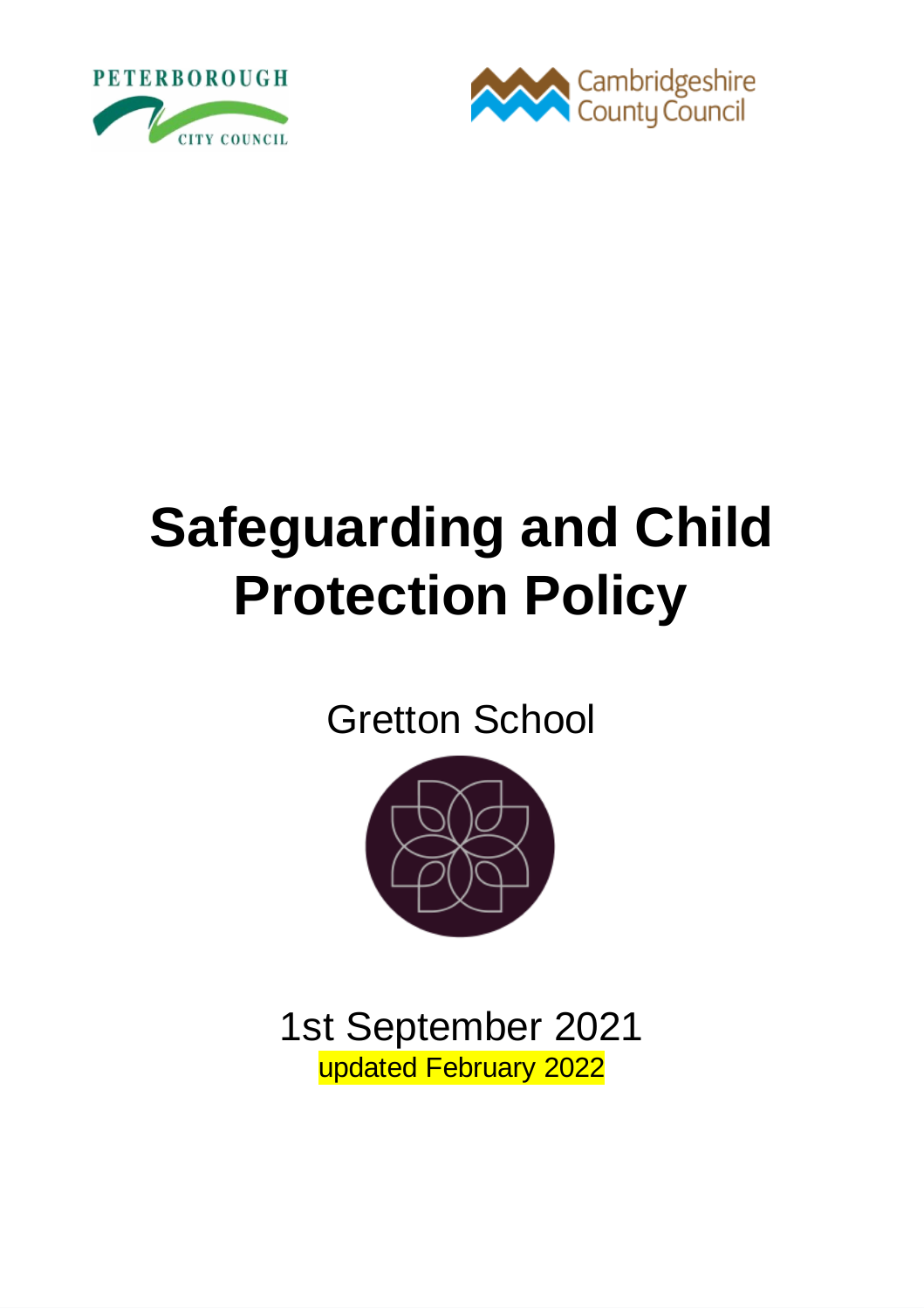#### **INTRODUCTION**

Gretton School fully recognises the responsibility it has under section 175 of the Education Act 2002, the Education (Independent School Standards) Regulations 2014 and the Non-Maintained Special Schools (England) Regulations 2015 to have arrangements in place to safeguard and promote the welfare of children.

This responsibility is more fully explained in the statutory guidance for schools and colleges 'Keeping Children Safe in Education' (September 2021). All staff must be made aware of their duties and responsibilities under Part One of this document, which are set out below.

Staff should read the above document together with 'Annex B' of 'Keeping Children Safe in Education', 2021 and 'What to do if you're worried a child is being abused: Advice for practitioners' (March 2015) if they are working directly with children. For those staff who do not work directly with children or where English is a second language, Annex A can be issued instead but this is a matter for the school/college to decide.

Through their day-to-day contact with pupils and direct work with families all staff in school have a responsibility to:

- Identify concerns early to prevent them from escalating;
- Provide a safe environment in which children can learn;
- Identify children who may benefit from early help;
- Know what to do if a child tells them he/she is being abused or neglected;
- Follow the referral process if they have a concern.

This policy sets out how the school's governing body discharges its statutory responsibilities relating to safeguarding and promoting the welfare of children who are pupils at the school. Our policy applies to **all** staff, paid and unpaid, working in the school including governors. Teaching assistants, mid-day supervisors, office staff as well as teachers can be the first point of disclosure for a child. Concerned parents/carers may also contact the school and its governors.

It is consistent with the Safeguarding Children Partnership Board procedures.

#### **There are four main elements to our policy:**

**PREVENTION** through the teaching and pastoral support offered to pupils and the creation and maintenance of a whole school protective ethos;

**PROCEDURES** for identifying and reporting cases, or suspected cases, of abuse. The definitions of the four categories of abuse are attached (see Appendix A);

**SUPPORTING CHILDREN** particularly those who may have been abused or witnessed violence towards others;

#### **PREVENTING UNSUITABLE PEOPLE WORKING WITH CHILDREN**

Processes are followed to ensure that those who are unsuitable to work with children are not employed.

This policy is available to parents on request and is on the school website.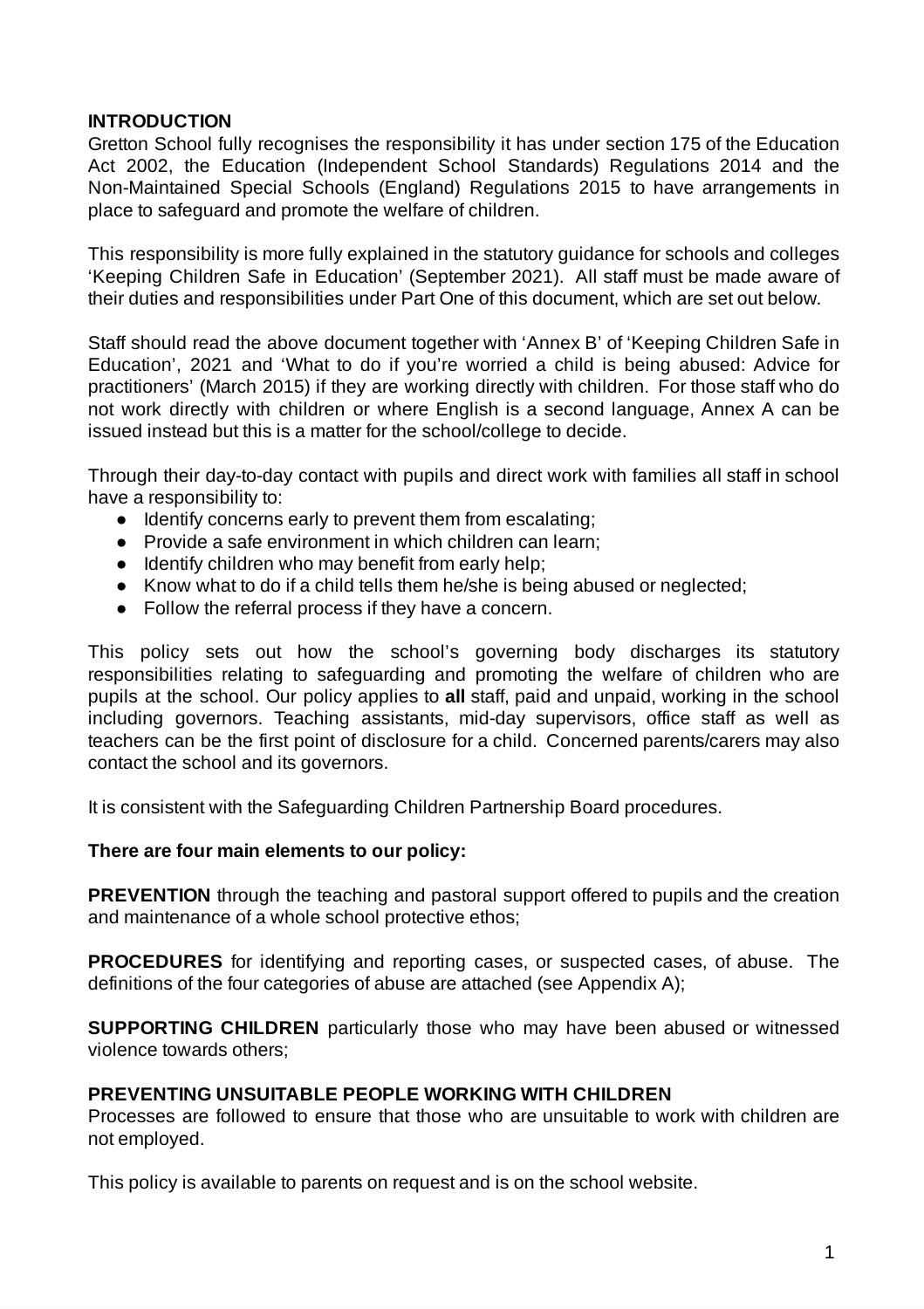#### **1.0 PREVENTION**

- 1.1 We recognise that high self-esteem, confidence, supportive friends and good lines of communication with a trusted adult help to protect children.
- 1.2 The school will therefore:
- 1.2.1 Establish and maintain an environment where children feel safe, including in a digital context, and are encouraged to talk and are listened to.
- 1.2.2 Ensure children know that there are adults in the school whom they can approach if they are worried or in difficulty and their concerns will be taken seriously and acted upon as appropriate.

#### 1.2.3 For Primary/Special Schools: Incorporate into the curriculum, activities and opportunities which equip children with the skills they need to stay safe from abuse in all contexts, including:

- How to recognise if family relationships are making them feel unhappy or unsafe and how to seek help or advice from others if needed.
- How to recognise who to trust and who not to trust, how to judge when a friendship is making them feel unhappy or uncomfortable and how to seek help or advice from others, if needed.
- The importance of permission-seeking and giving in relationships with friends, peers and adults.
- That some people behave differently online, including by pretending to be someone they are not.
- The rules and principles for keeping safe online, how to recognise risks, harmful context and contact and how to report them.
- How to critically consider their online friendships and sources of information including awareness of the risks associated with people they have never met.
- About the concept of privacy and the implications of it for both children and adults; including that it is not always right to keep secrets if they relate to being safe.
- That each person's body belongs to them, and the differences between appropriate and inappropriate or unsafe physical, and other, contact.
- How to respond safely and appropriately to adults they may encounter (in all contexts, including online) whom they do not know.
- How to recognise and report feelings of being unsafe or feeling bad about any adult.
- How to ask for advice or help for themselves or others, and to keep trying until they are heard.
- How to report concerns or abuse, and the vocabulary and confidence needed to do so.
- Where to get advice e.g. family, school and/or other sources.

#### 1.2.4 For Secondary Schools:

Incorporate into the curriculum, activities and opportunities which equip children with the skills they need to stay safer from abuse in all contexts, including:

• How to: determine whether other children, adults or sources of information are trustworthy: judge when a family, friend, intimate or other relationship is unsafe (and to recognise this in others' relationships); and, how to seek help or advice, including reporting concerns about others, if needed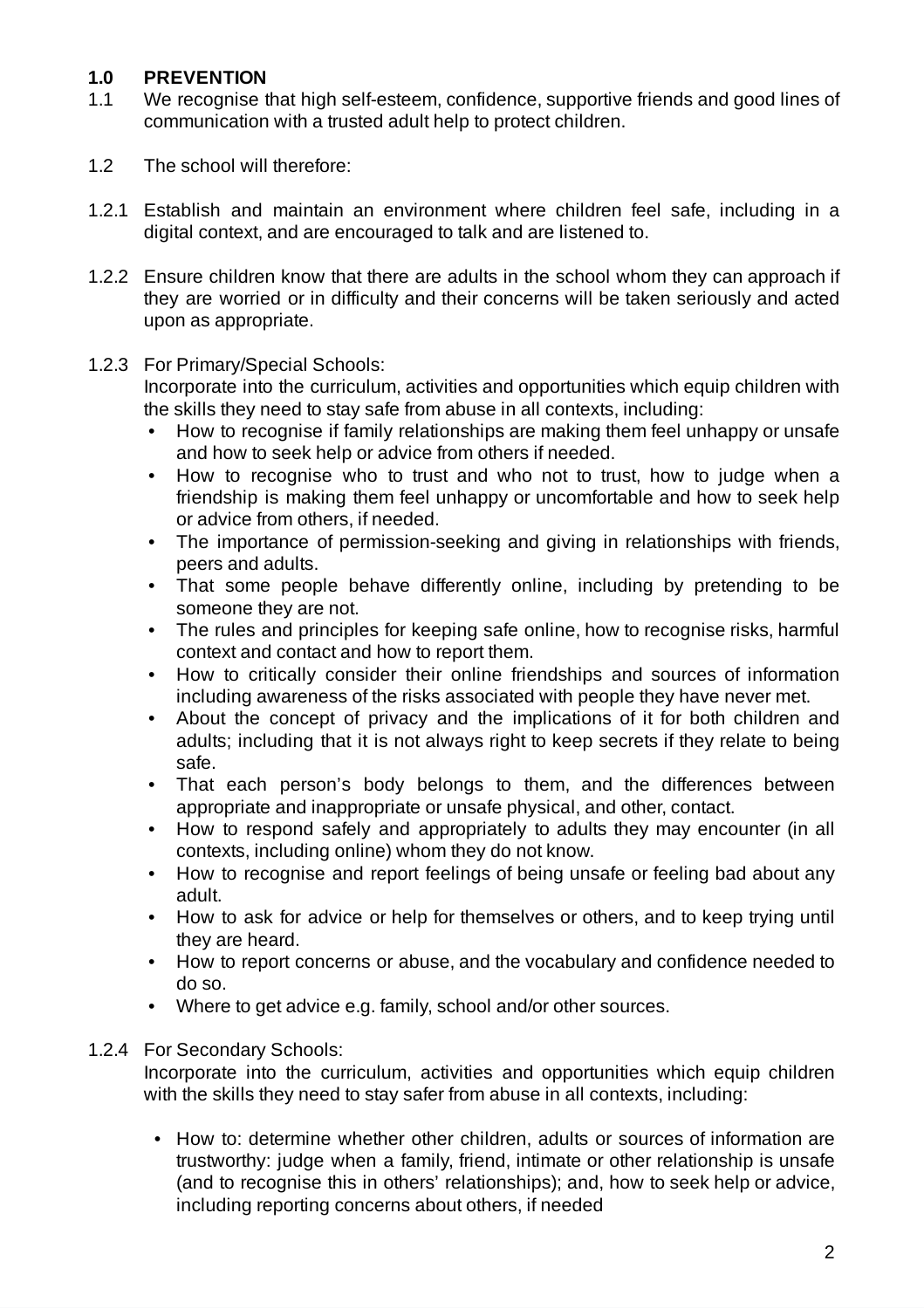- The characteristics of positive and healthy friendships
- That some types of behaviour within relationships are criminal, including violent behaviour and coercive control
- What constitutes sexual harassment and sexual violence and why these are always unacceptable
- About online risks, including that any material someone provides has the potential to be shared online and the difficulty of removed potentially compromising material placed online
- What to do and where to get support to report material or manage issues online
- The impact of viewing harmful content
- That specifically explicit material e.g. pornography presents a distorted picture of sexual behaviours, can damage the way people see themselves in relation to others and negatively affect how they behave towards sexual partners.
- That sharing and viewing indecent images of children (including those created by children) is a criminal offence which carries severe penalties including jail
- The concepts of, and laws relating to, sexual consent, sexual exploitation, abuse, grooming, coercion, control, harassment, rape, domestic abuse, forced marriage, honour-based abuse and FGM and how they can affect current and future relationships.
- How people can actively communicate and recognise consent from others, including sexual consent and how and when that can be withdrawn (in all contexts including online).
- 1.2.5 We cover the Healthy and Safer Lifestyles Unit within the PSHE curriculum. This Unit reinforces essential skills for every child. Self esteem and confidence building, thinking independently and making assessments of risk based on their own judgements are encouraged throughout the Unit.

#### **2.0 PROCEDURES**

- 2.1 We will follow the procedures set out in the Cambridgeshire and Peterborough Safeguarding Children Partnership Board 'Inter-Agency Procedures'. A copy of these procedures can be found on their website: <http://www.safeguardingcambspeterborough.org.uk/children-board/>
- 2.2.1 **The Designated Safeguarding Lead is:** Clare Bailey
- 2.2.2 **The following members of staff have also received the Designated Safeguarding Lead training:** Emma Nelson (Head of Boarding), Gozde Onder (Referrals Officer), Keeley Wickham (Assistant Head of KS4&5) & Paula Dopadlik (Pastoral Manager & DDSL)
- 2.2.3 **The nominated governor for Safeguarding and Child Protection is:** Stephen Aiano
- 2.3 The *Governing body* will:
- 2.3.1 Appoint a senior member of staff, from the leadership team, to the role of Designated Safeguarding Lead (DSL). The DSL will take lead responsibility for safeguarding and child protection. Whilst the activities of the DSL can be delegated to appropriately trained deputies, (Deputy Designated Safeguarding Lead, DDSL), the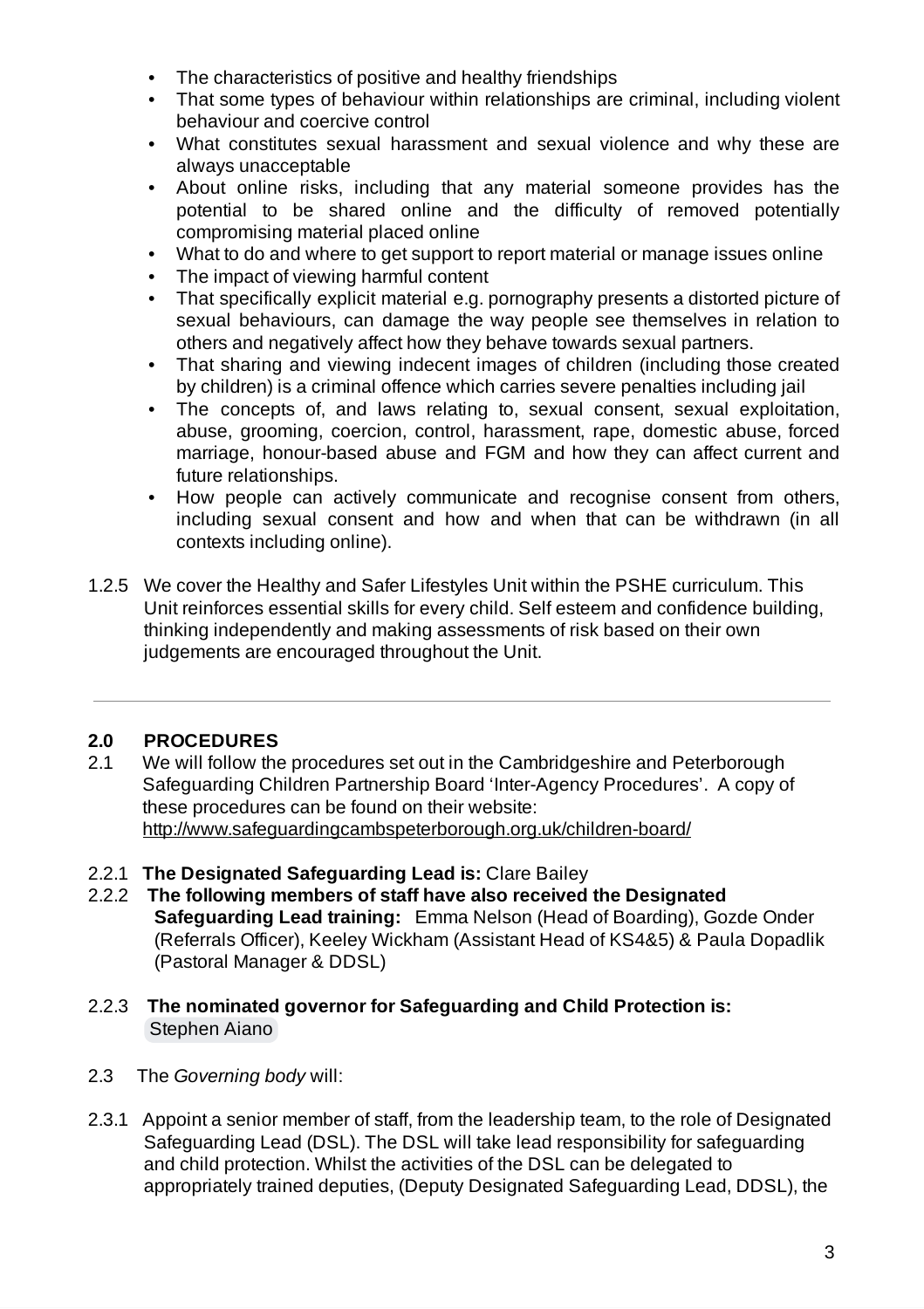lead responsibility for safeguarding and child protection remains with the DSL and cannot be delegated.

- 2.3.2 Ensure that the role of DSL and DDSL is explicit in the role holder's job description.
- 2.3.3 Ensure that the DSL has the appropriate status and authority within the school to carry out the duties of the post. Give the DSL the time, funding, training, resources and support to provide advice and support to other staff on child welfare and child protection matters. (See 'Keeping Children Safe in Education, 2021, Annex C). Ensure that the DSL and deputies have undertaken the two day training provided by the Education Safeguarding Team and that this training is updated **at least every two years.**
- 2.3.4 Ensure that in addition to the formal training set out above, the DSL and DDSLs refresh their knowledge and skills e.g. via bulletins, meetings or further reading **at least annually**.
- 2.3.5 Ensure that every member of staff, paid and unpaid, and the governing body knows who the Designated Safeguarding Leads and Deputies are and the procedures for passing on concerns from the **point of induction**.

Staff members are required to log a concern via the electronic system and submit it to the DSL/DDSL immediately or at least within 24 hours of disclosure or identification of concern to them.

2.3.6 Ensure that the DSL or DDSL are always available (during school hours, during term-time) to discuss any safeguarding concerns and that all staff are clear upon the course of action they must take if in exceptional circumstances the DSL and DDSL are not available.

If any of the designated safeguarding team are not available in person, staff or members of the public can call +44 (0) 7714 823313 or +44 (0) 7719 322156 or contact the the Headteacher, Mrs Elkins. or the Executive Principal, Mr Thorstiensson on +44 (0) 1223 277438.

- 2.3.7 Liaise with the three safeguarding partners (Local Authority, clinical commissioning group and police) as appropriate and work with other agencies in line with Working Together to Safeguard Children, 2018.
- 2.3.7 Nominate a governor for safeguarding and child protection who has undertaken appropriate training.
- 2.3.8 Ensure every member of staff and every governor knows:
	- the name of the Designated Safeguarding Lead/Deputies and their role;
	- how to identify the signs of abuse and neglect;
	- how to pass on and record concerns about a pupil/student;
	- that they have an individual responsibility to be alert to the signs and indicators of abuse; and for referring safeguarding concerns to the DSL/DDSL;
	- that they have a responsibility to provide a safe environment in which children can learn;
	- where to find the Inter–Agency Procedures on the Safeguarding Children Partnership Board website;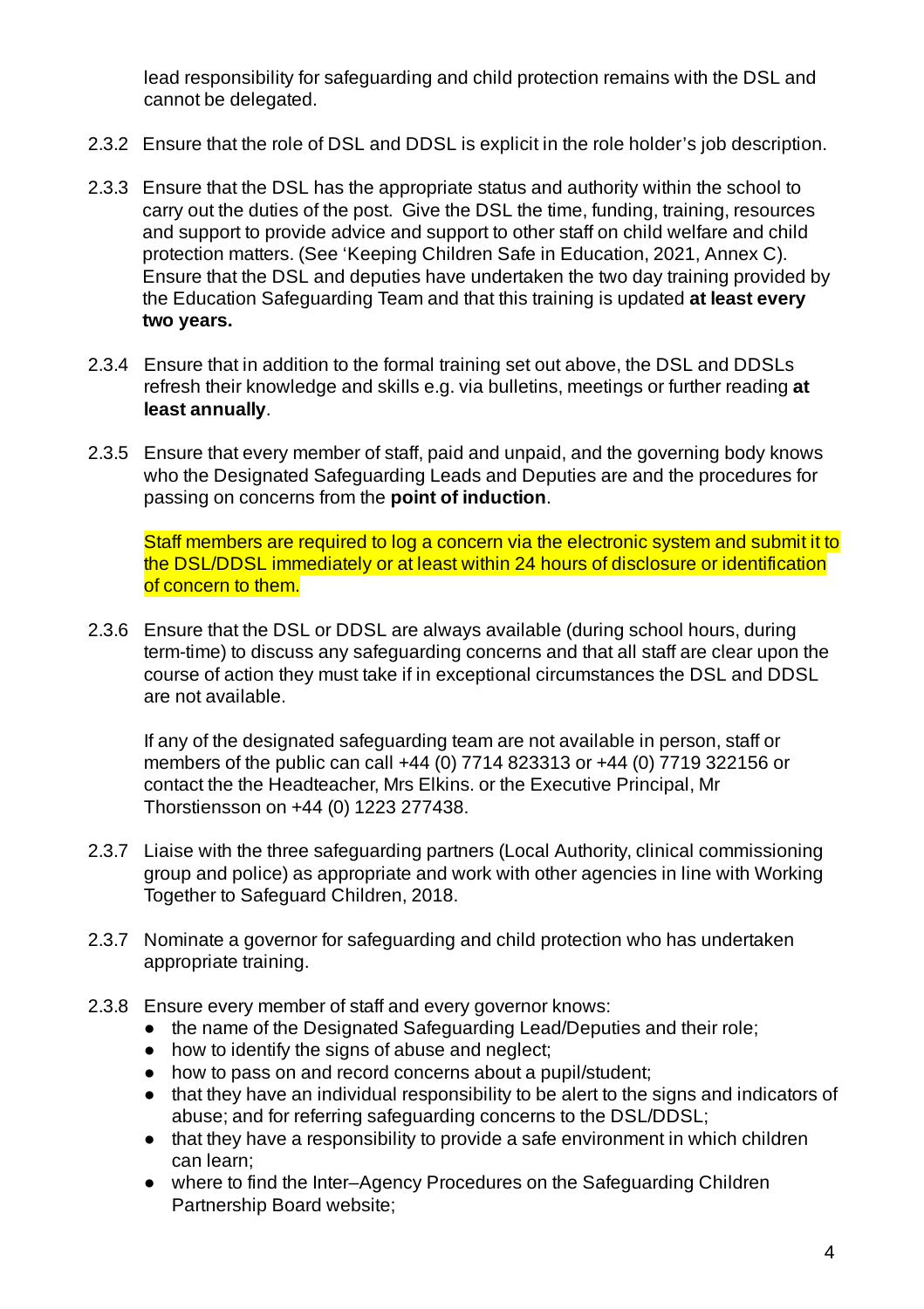- their role in the early help process;
- the process for making referrals to children's social care;
- the safeguarding response to children who go missing in education.
- 2.3.9 Ensure all staff members undergo safeguarding and child protection training at induction. Ensure that staff training is regularly updated and that in addition to this training all staff members receive regular safeguarding and child protection updates as required **but at least annually.**
- 2.3.10 Ensure that **all** staff, paid and unpaid, recognise their duty and feel able to raise concerns about poor or unsafe practice in regard to children and that such concerns are addressed sensitively and effectively in a timely manner in accordance with agreed whistle-blowing policies.
- 2.3.11 Ensure that parents are informed of the responsibility placed on the school and staff in relation to child protection by setting out these duties on the school website.
- 2.3.12 Ensure that this policy is available publicly either via the school website or by other means*.*
- 2.3.13 Help promote educational outcomes by sharing the information about the welfare, safeguarding and child protection issues that children who have or have had a social worker are experiencing with teachers and school and college leadership staff.
- 2.3.14 Where pupils are educated off site or in alternative provision, the school and the provider will have clear procedures about managing safeguarding concerns between the two agencies. Written confirmation that the alternative provider has carried out appropriate safeguarding checks on individuals working at the establishment will be sought by the school.

Gretton School will make contact with the DSL of the alternative provision to ensure clear communication routes and review copies of their safeguarding procedures and policies. Gretton School will also obtain proof of safer recruitment checks as and when required on any staff working with Gretton students on an individual basis.

#### 2.4 **Liaison with Other Agencies** The school will:

- 2.4.1 Work to develop effective links with relevant services to promote the safety and welfare of all pupils/students.
- 2.4.2 Co-operate as required, in line with 'Working Together to Safeguard Children,' (July 2018), with key agencies in their enquiries regarding child protection matters including attendance and providing written reports at child protection conferences and core groups.
- 2.4.3 Notify the relevant Social Care Team immediately if:
	- it should have to exclude a pupil who is subject to a Child Protection Plan (whether fixed term or permanently);
	- there is an unexplained absence of a pupil who is subject to a Child Protection Plan;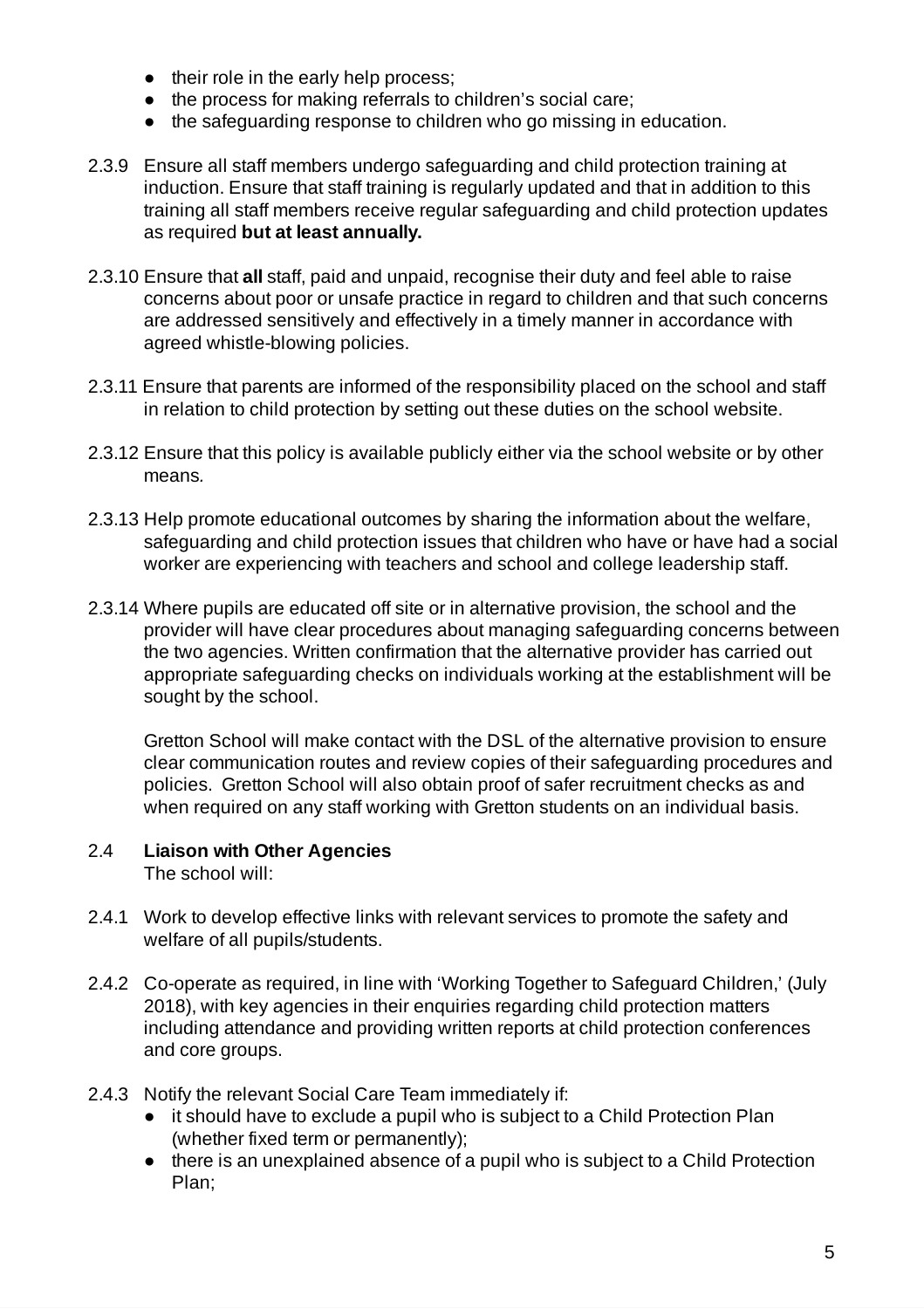- there is any change in circumstances to a pupil who is subject to a Child Protection Plan.
- 2.4.4 When a pupil who is subject to a child protection plan leaves, information will be transferred to the new school immediately. The Child Protection Chair and Social Work Team will also be informed.

#### 2.5 **Record Keeping**

The school will:

- 2.5.1 Keep clear, detailed, accurate, written records of concerns about children (noting the date, event and action taken), even where there is no need to refer the matter to Social Care immediately.
- 2.5.2 All concerns, discussions and decisions made, and the reasons for those decisions, should be recorded in writing. It is good practice to keep concerns and referrals in a separate safeguarding file for each child.
- 2.5.3 Records should include:
	- a clear and comprehensive summary of the concern;
	- details of how the concern was followed up and resolved;
	- a note of any action taken, decisions reached and the outcome.
- 2.5.4 Electronic records are stored on an identified, purpose-built, secure platform (i.e. MyConcern).
- 2.5.5 Ensure all relevant safeguarding records are sent to the receiving school or establishment when a pupil moves schools, within five days, in accordance with 'Keeping Children Safe in Education, 2021, (page 148) and the Education Safeguarding Team's Guidance on Keeping and Managing Child Safeguarding Records.

The DSL will consider whether it would be appropriate to share information with the new school/college in advance of a child leaving.

- 2.5.6 Make parents aware that such records exist except where to do so would place the child at risk of harm.
- 2.5.7 Ensure all actions and decisions are led by what is considered to be in the best interests of the child.

#### 2.6 **Confidentiality and information sharing**

2.6.1 Information about children and their families is defined as 'special category data', i.e. information that identifies a living individual. Collection, storage and sharing of personal data is governed by the UK General Data Protection Regulations (UK GDPR) and the Data Protection Act 2018.

The school will:

2.6.2 Ensure staff and volunteers adhere to confidentiality protocols and that information is shared appropriately.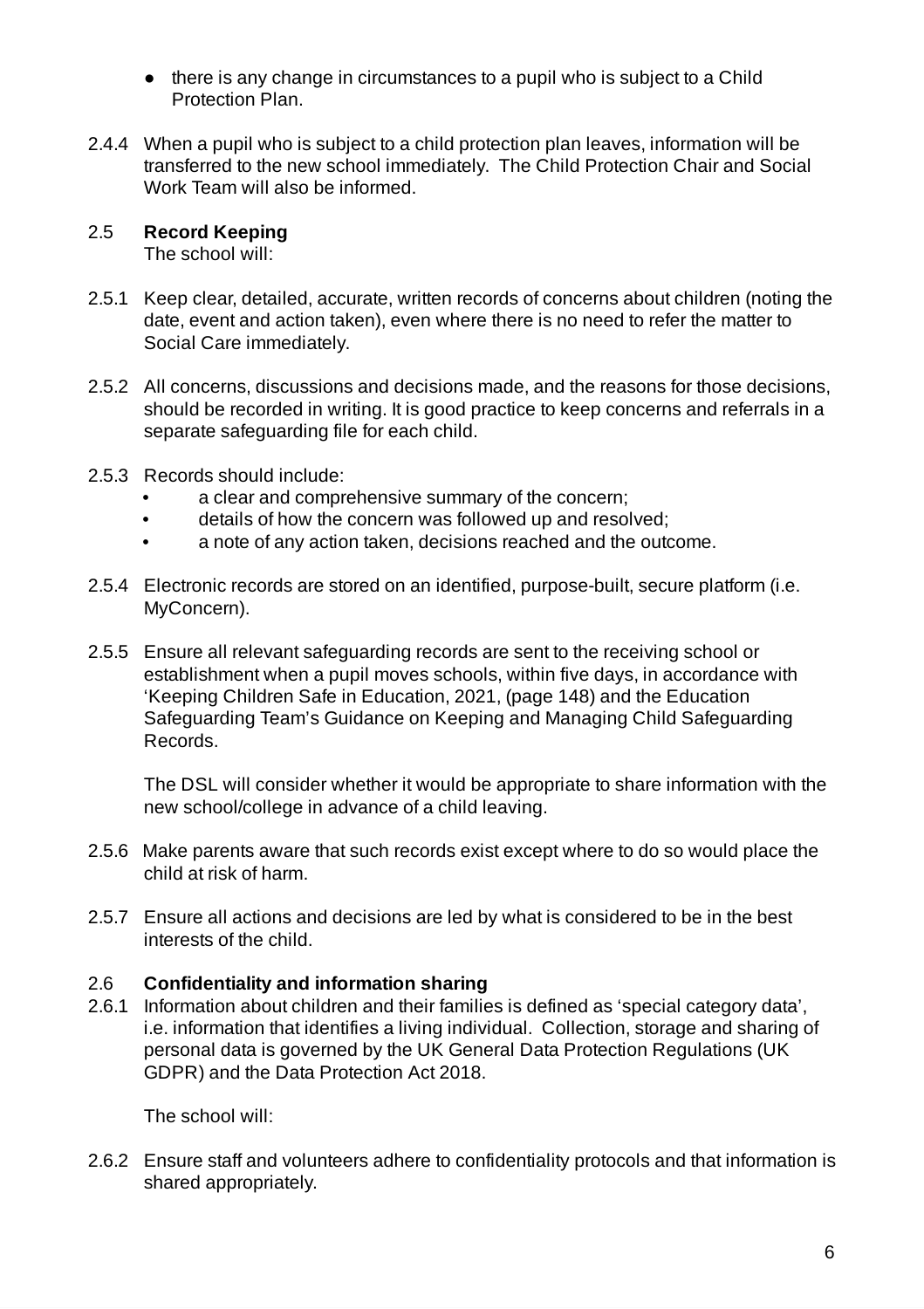- 2.6.3 Ensure staff are aware that they have a professional responsibility to share information with other agencies in order to safeguard children, (as set out in 'Information sharing; Advice for practitioners providing safeguarding services to children, young people, parents and carers,' DfE, July 2018).
- 2.6.4 Ensure that if a member of staff receives a Subject Access Request (under the Data Protection Act 2018) from a pupil or parent they will refer the request to the DSL or Headteacher.
- 2.6.5 Ensure staff are clear with children that they cannot promise to keep secrets.

The Designated Safeguarding Lead/Deputies will:

- 2.6.6 Disclose information about a pupil to other members of staff on a 'need to know' basis. Parental consent may be required.
- 2.6.7 Aim to gain consent to share information and be mindful of situations where to do so would place a child at increased risk of harm. Information may be shared without consent if a person believes that there is good reason to do so, and that the sharing of information will enhance the safeguarding of a child in a timely manner.
- 2.6.8 Record when decisions are made to share or withhold information, who information has been shared with and why. (See 'Working Together to Safeguard Children,' July 2018)
- 2.6.9 for schools, not providing pupils' personal data where the serious harm test under the legislation is met. \* For example, in a situation where a child is in a refuge or another form of emergency accommodation, and the serious harms test is met, they must withhold providing the data in compliance with schools' obligations under the Data Protection Act 2018 and the UK GDPR. Where in doubt schools should seek independent legal advice.
- 2.6.10 Seek advice about confidentiality from outside agencies if required. (See 'Information sharing; Advice for practitioners providing safeguarding services to children, young people, parents and carers,' DfE, July 2018).
- 2.7 **Communication with Parents/Carers** The school will:
- 2.7.1 Ensure that parents/carers are informed of the responsibility placed on the school and staff in relation to child protection by setting out its duties in the school prospectus/website.
- 2.7.2 Undertake appropriate discussion with parents/carers prior to involvement of another agency unless the circumstances preclude this action.
- 2.7.3 Discuss with Children's Social Care if the school/college believes that notifying parents could place the child or another person at immediate risk of harm or prejudice the prevention or detection of crime.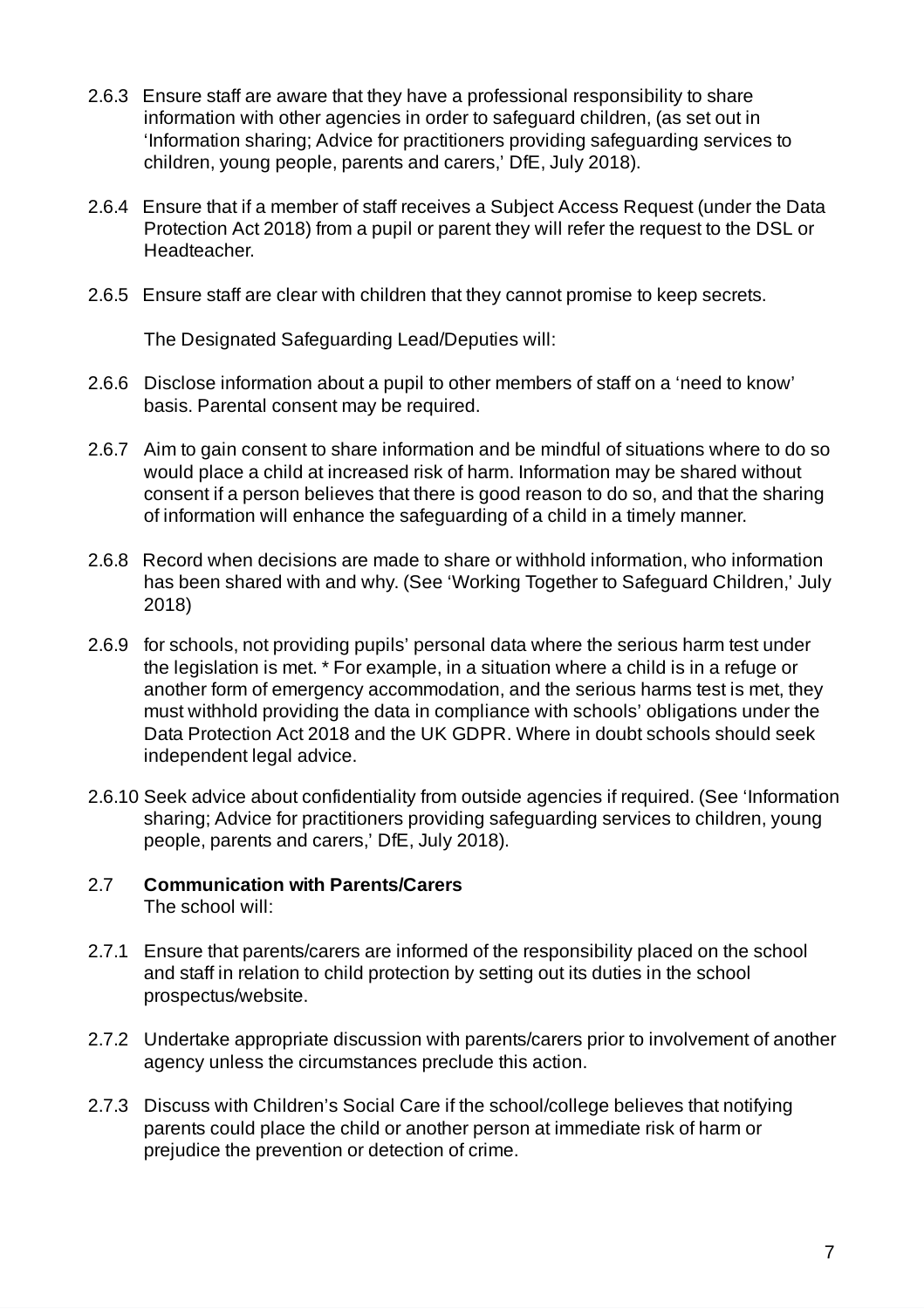\* The harm test is explained on the Disclosure and Barring service website on GOV.UK. Section 31(9) of the Children Act 1989 as amended by the Adoption and Children Act 2002, available at legislation.gov.uk

2.7.4 Record what discussions have taken place with parents or if a decision has been made not to discuss it with parents, the rationale must be recorded. Records may subsequently be disclosable to relevant partner agencies if Child Protection proceedings commence.

#### 2.8 **Peer on Peer Abuse**

We recognise that peer on peer abuse can manifest itself in many ways. This can include but is not limited to: bullying (including cyberbullying, prejudice-based and discriminatory bullying); abuse within intimate partner relationships; physical abuse such as hitting, kicking, shaking, biting, hair pulling, or otherwise causing physical harm; sexual violence and sexual harassment; consensual and non-consensual sharing of nude and semi-nude images and/or videos; causing someone to engage in sexual activity without consent, such as forcing someone to strip, touch themselves sexually, or to engage in sexual activity with a third party; upskirting part of the Voyeurism (Offences) Act, April 2019) and initiation/ hazing type violence and rituals. Addressing inappropriate behaviour (even if it appears to be relatively innocuous) can be an important intervention that helps prevent problematic, abusive and/or violent behaviour in the future.

2.8.1 All forms of peer on peer abuse are unacceptable and will be taken seriously.

The school will therefore:

- 2.8.2 Create a whole school protective ethos in which peer on peer abuse, including sexual violence and sexual harassment will not be tolerated.
- 2.8.3 Provide training for staff about recognising and responding to peer on peer abuse, including raising awareness of the gendered nature of peer abuse, with girls more likely to be victims and boys perpetrators.
- 2.8.4 Ensure that staff do not dismiss instances of peer on peer abuse, including sexual violence and sexual harassment as an inevitable part of growing up.
- 2.8.5 Include within the curriculum, information and materials that support children in keeping themselves safe from abuse, including abuse from their peers and online.
- 2.8.6 Provide high quality Relationship and Sex Education (RSE) and/or enrichment programmes including teaching about consent.
- 2.8.7 Ensure that staff members follow the procedures outlined in this policy when they become aware of peer on peer abuse.
- 2.8.8 Staff should be aware that some groups are potentially more at risk. Evidence shows girls, children with special educational needs and disabilities (SEND) and LGBT children are at greater risk.
- 2.9 **Dealing with Sexual Violence and Sexual Harassment between children**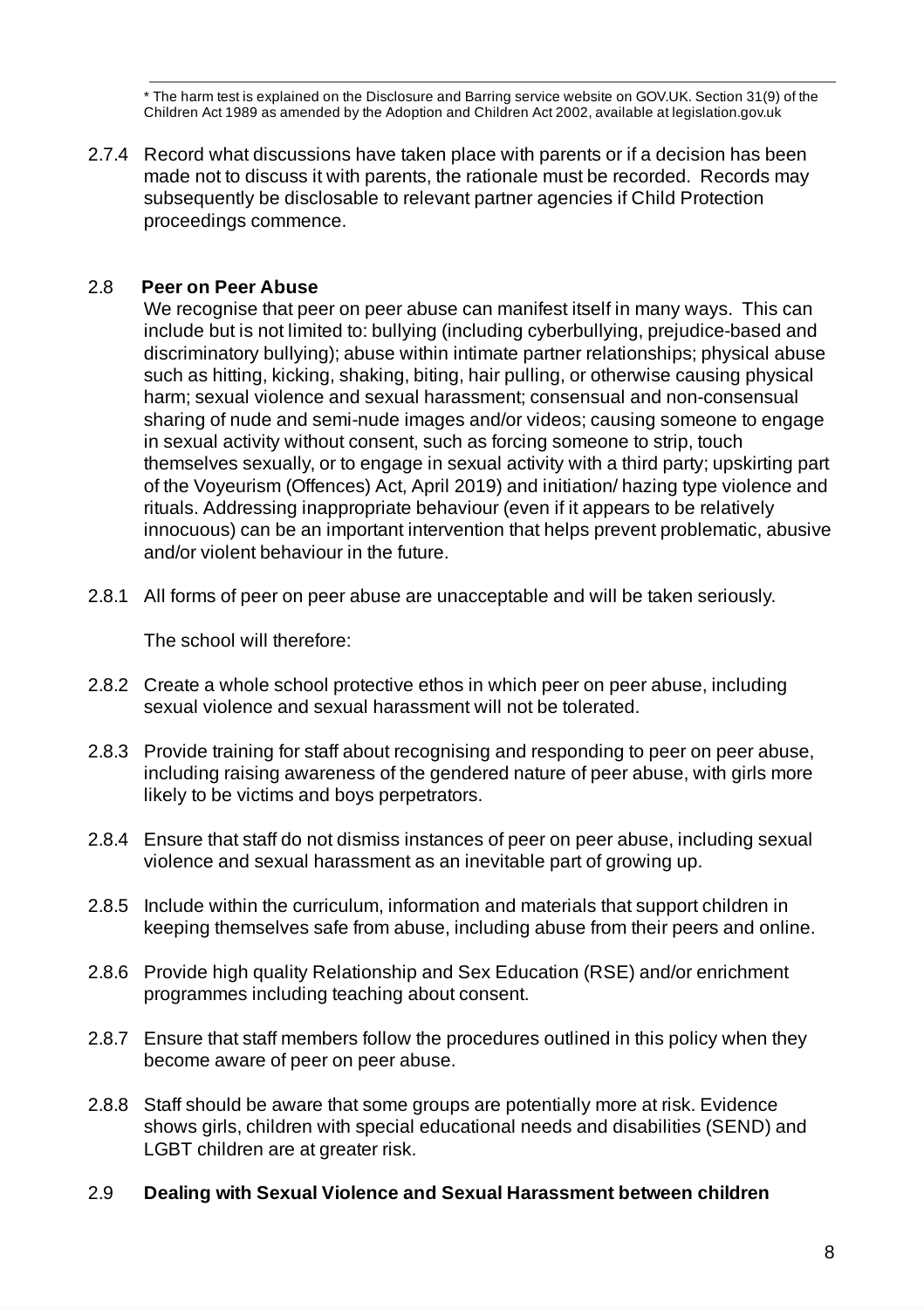2.9.1 Sexual violence and sexual harassment can occur between two children of any age and sex from primary to secondary stage and into colleges. It can also occur online. It can also occur through a group of children sexually assaulting or sexually harassing a single child or group of children.

Children who are victims of sexual violence and sexual harassment will likely find the experience stressful and distressing. This will, in all likelihood, adversely affect their educational attainment and will be exacerbated if the alleged perpetrator(s) attends the same school or college. Sexual violence and sexual harassment exist on a continuum and may overlap, they can occur online and face to face (both physically and verbally) and are never acceptable.

The school will:

- 2.9.2 Be clear that sexual violence and sexual harassment will not be tolerated.
- 2.9.3 Provide training for staff on how to manage a report of sexual violence or sexual harassment.
- 2.9.4 Make decisions on a case-by-case basis.
- 2.9.5 Reassure victims that they are being taken seriously, offer appropriate support and take the wishes of the victim into account when decision making.
- 2.9.6 Implement measures to keep the victim, alleged perpetrator and if necessary other children and staff members, safe. Record any risk assessments and keep them under review.
- 2.9.7 Give consideration to the welfare of both the victim(s) and perpetrator(s) in these situations.
- 2.9.8 Liaise closely with external agencies, including police and social care, when required.
- 2.9.9 Refer to 'Keeping Children Safe in Education Part Five', 2021, 'Sexual violence and sexual harassment between children in schools and colleges,' (DfE, September, 2021) for full details of procedures to be followed in such cases. Also see 'Sharing nudes and semi-nudes: advice for education settings working with children and young people' (UKCIS, December 2020)

#### **3.0 SUPPORTING CHILDREN**

The school recognises that **any** child may be subject to abuse and that mental health problems can, in some cases, be an indicator that a child has suffered or is at risk of suffering abuse, neglect or exploitation and as such will support all children by:

- 3.1 Providing curricular opportunities to encourage self-esteem and self-motivation.
- 3.2 Creating an ethos that actively promotes a positive, supportive and safe environment and values the whole community.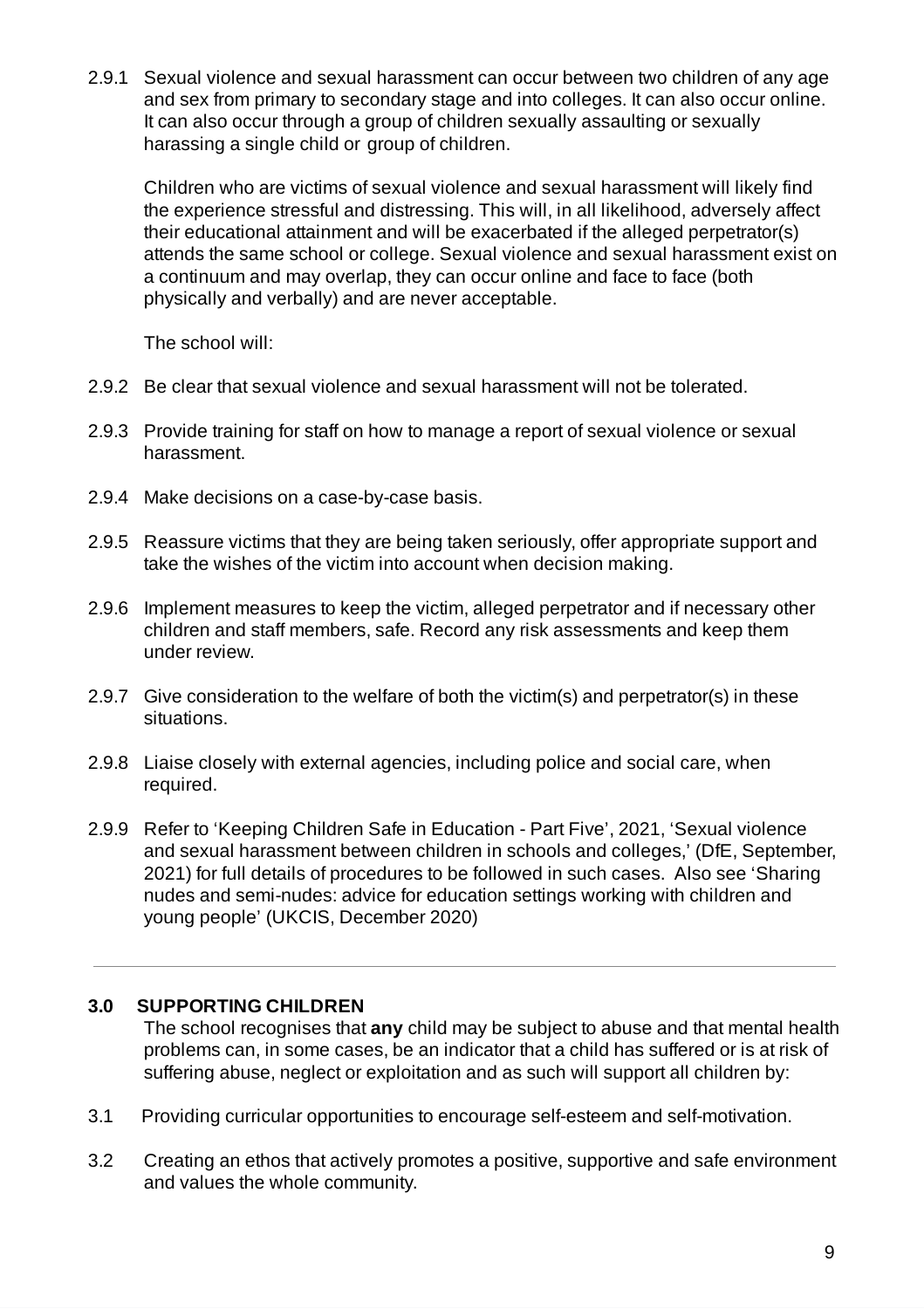- 3.3 Applying the school's behaviour policy effectively. All staff will agree on a consistent approach, which focuses on the behaviour of the child but does not damage the pupil's sense of self-worth. The school will ensure that the pupil knows that some behaviour is unacceptable but s/he is valued and not to be blamed for any abuse which has occurred.
- 3.4 Liaise with the senior mental health lead where safeguarding concerns are linked to mental health in school/college for advice on case management.
- 3.5 Liaising with other agencies which support the pupil such as Social Care, Child and Adolescent Mental Health Services, Cambridgeshire Sexual Behaviour Service or Early Help Teams.
- 3.6 Promote supportive engagement with parents and/or carers in safeguarding and promoting the welfare of children, including where families may be facing challenging circumstances
- 3.7 The school recognises that whilst **any** child may benefit from early help, staff are encouraged to consider the wider environmental factors present in a child's life which could pose a threat to their welfare or safety, (contextual safeguarding). Staff are required to be particularly alert to the potential need for early help for children in particular circumstances. Please see pages 8 – 9 of Keeping Children Safe in Education, 2021 for the complete list. The list includes:
- 3.6.1 **Children with Disabilities, Additional Needs or Special Educational Needs** We recognise that, statistically, children with additional needs, special educational needs, emotional and behavioural difficulties and disabilities are most vulnerable to abuse. School staff who deal with children with complex and multiple disabilities and/or emotional and behavioural problems should be particularly sensitive to indicators of abuse*.*

The school has pupils with emotional and behavioural difficulties and/or challenging behaviours. The school will support staff to decide appropriate strategies that will reduce anxiety for the individual child and raise self–esteem as part of an overall behaviour support plan agreed with parents/carers.

As part of the PSHE curriculum staff will teach children personal safety skills commensurate with their age, ability and needs. Children will be taught personal safety skills such as: how to recognise if they are feeling unsafe including within family relationships and friendships; how to ask for help; the difference between safe and unsafe secrets; the difference between safe and unsafe physical contact; and how to recognise and manage risk including in a digital context. The content of lessons will be shared with parents/carers so that these skills can be supported at home.

The school has pupils who may have communication difficulties and we are aware that they are vulnerable to abuse because they are unable to express themselves to others. Instead, such children will often exhibit changes in behaviours or signs and indicators of abuse recognised by staff with a good knowledge of the child.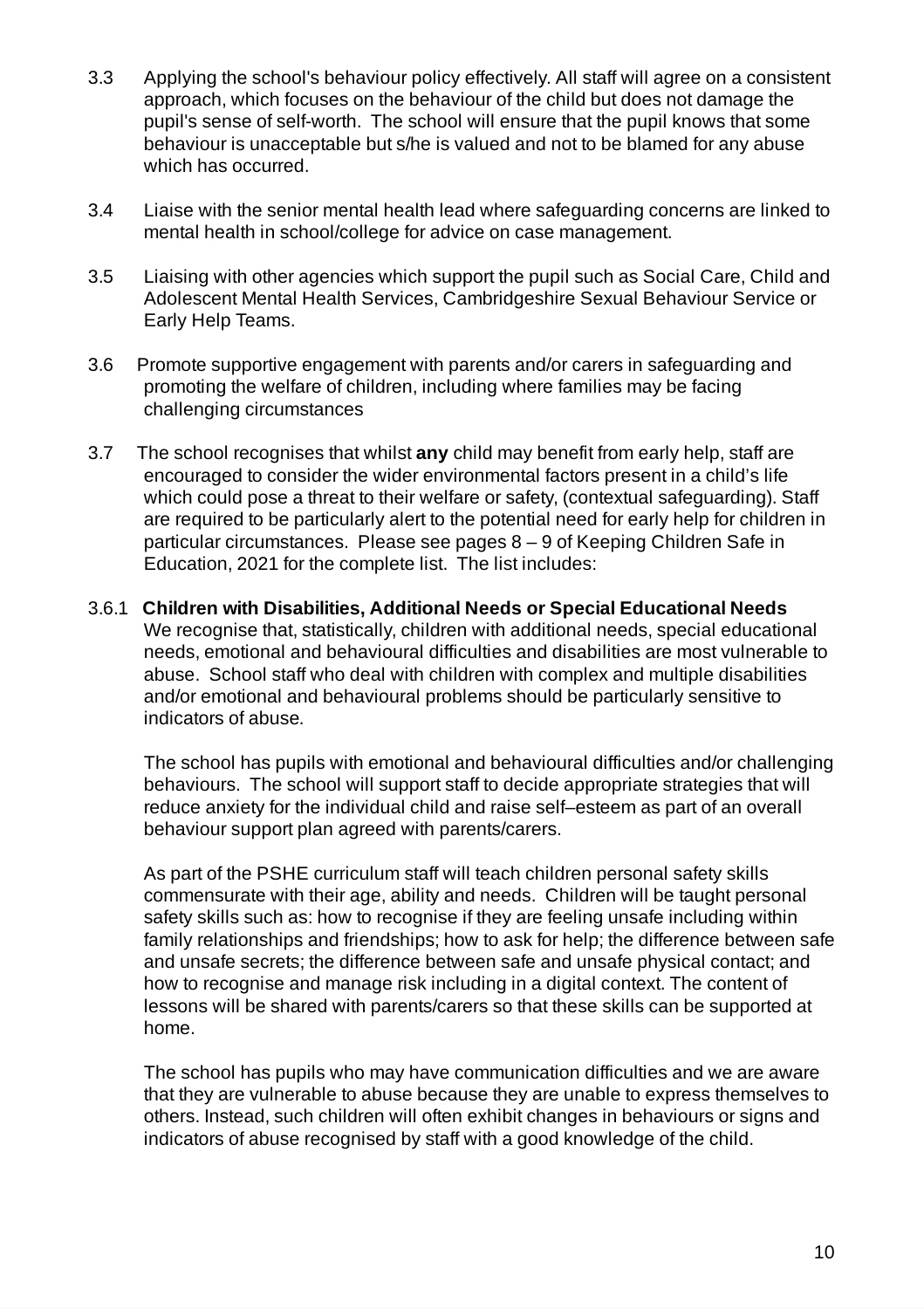Where necessary, the school will provide additional training to staff in the use of Makaton, PECS or other communication systems. Supervision by senior managers will be vigilant to create a protective ethos around the child.

We promote high standards of practice, including ensuring that disabled children know how to raise concerns, and have access to a range of adults with whom they can communicate.

All pupils at Gretton School have an Education, Health and Care Plan and multi–agency planning and involvement to support integrated care.

#### 3.6.2 **Young Carers**

The school recognises that children who are living in a home environment which requires them to act as a young carer for a family member or a friend, who is ill, disabled or misuses drugs or alcohol can increase their vulnerability and that they may need additional support and protection.

School will: seek to identify young carers; offer additional support internally; signpost to external agencies; be particularly vigilant to the welfare of young carers and follow the procedures outlined in this policy, referring to Early Help or Social Care as required if concerns arise.

#### 3.6.3 **Children at Risk of Criminal Exploitation**

Criminal exploitation of children is a form of harm that is a typical feature of county lines activity. Drug networks or gangs exploit children and young people to carry drugs and money from urban areas to suburban and rural areas. Exploitation can occur even if activity appears to be consensual.

All staff will consider whether children are at risk of abuse or exploitation in situations outside their families. School will address indicators of child criminal exploitation with staff through training. Staff will follow the procedures outlined in this policy if concerns of criminal exploitation arise.

The Designated Safeguarding Lead will complete Safeguarding Children Partnership Board's Exploitation Risk Assessment and [Management](http://www.safeguardingcambspeterborough.org.uk/wp-content/uploads/2018/05/Exploitation-CSECCE-Risk-Assessment-Tool.docx) Tool and refer to Social Care if there is a concern that a young person may be at risk of criminal exploitation.

The school recognises that young people who go missing can be at increased risk of child criminal exploitation, modern slavery and/or trafficking and has procedures in place to ensure appropriate response to children and young people who go missing, particularly on repeat occasions.

#### 3.6.4 **Children Frequently Missing Education**

School recognises that children going missing, particularly repeatedly, can act as a warning sign of a range of safeguarding possibilities including abuse, neglect, child sexual exploitation and child criminal exploitation, modern slavery, mental health problems, risk of substance abuse, risk of travelling to conflict zones, and risk of FGM or forced marriage.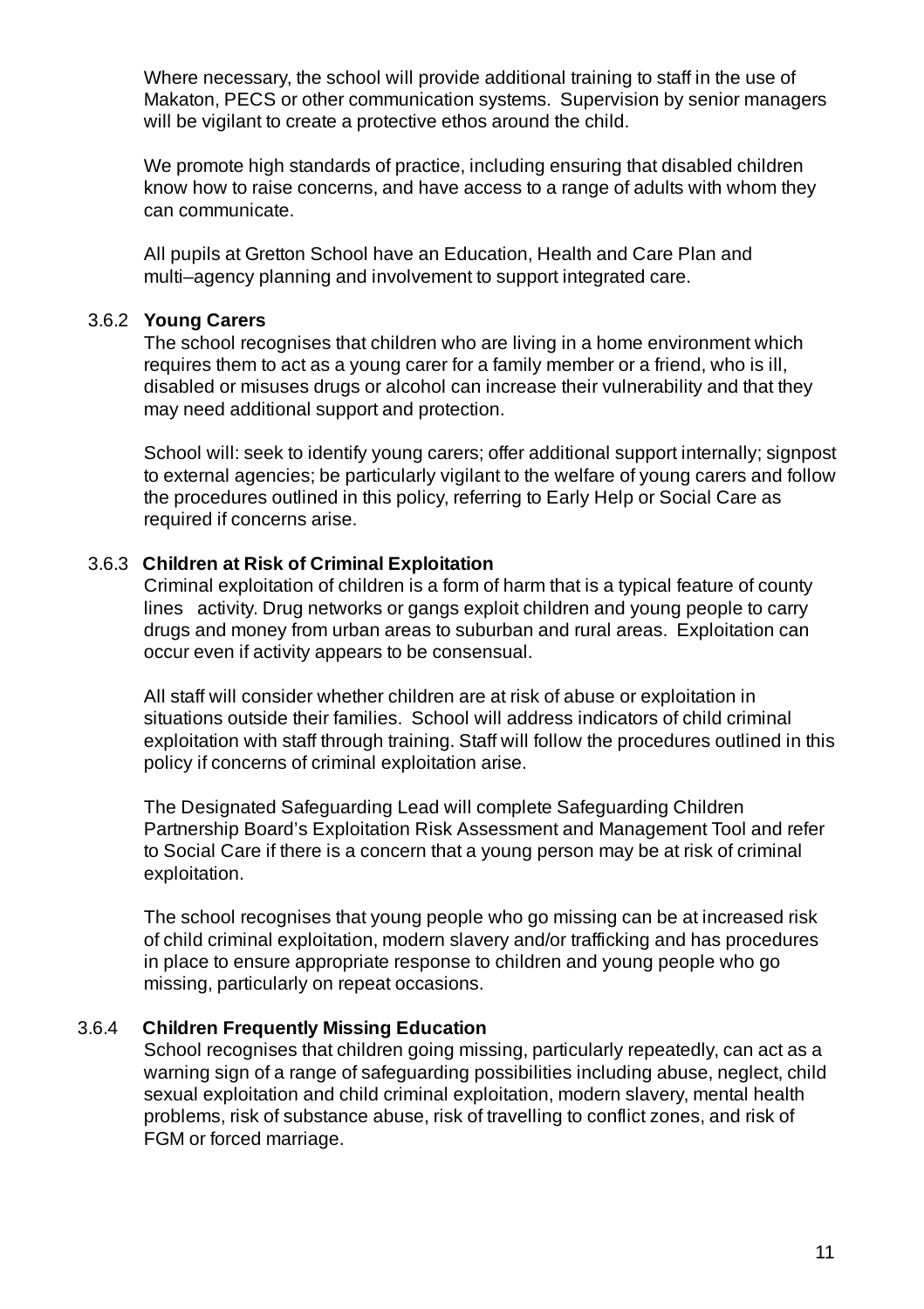The school monitors attendance of individual pupils closely, as outlined in the Attendance Policy, and analyses patterns of absence to aid early identification of concerning patterns of absence.

The school endeavors to hold more than one emergency contact for each pupil to provide additional options to make contact with a responsible adult when a child missing education is identified as a welfare and/or safeguarding concern.

When a child is missing from education, the school follows the procedure as set out in Cambridgeshire's Children Missing Education guidance. The school will inform Social Care if a missing child is subject to a Child Protection Plan or there have been ongoing concerns.

#### 3.6.5 **Children Misusing Drugs or Alcohol**

The discovery that a young person is misusing legal or illegal substances or reported evidence of their substance misuse is not necessarily sufficient in itself to initiate child protection proceedings but the school will consider such action in the following situations:

When there is evidence or reasonable cause:

- To believe the young person's substance misuse may cause him or her to be vulnerable to other abuse such as sexual abuse;
- To believe the pupil's substance related behaviour is a result of abuse or because of pressure or incentives from others, particularly adults;
- Where the misuse is suspected of being linked to parent/carer substance misuse.
- Where the misuse indicates an urgent health or safeguarding concern
- Where the child is perceived to be at risk of harm through any substance associated criminality

#### 3.6.6 **Children at Risk of Child Sexual Exploitation**

Child sexual exploitation (CSE) is a form of child sexual abuse. It occurs where an individual or group takes advantage of an imbalance of power to coerce, manipulate or deceive a child or young person under the age of 18 into sexual activity (a) in exchange for something the victim needs or wants, and/or (b) for the financial advantage or increased status of the perpetrator or facilitator. The victim may have been sexually exploited even if the sexual activity appears consensual. Child sexual exploitation does not always involve physical contact; it can also occur through the use of technology.

CSE can be a one-off occurrence or a series of incidents over time and range from opportunistic to complex organised abuse. It can involve force and/or enticement-based methods of compliance and may, or may not, be accompanied by violence or threats of violence.

Potential indicators of sexual exploitation will be addressed within staff training, including raising awareness with staff that some young people who are being sexually exploited do not show any external signs of abuse and may not recognise it as abuse. Staff will follow the procedures outlined in this policy if concerns of child sexual exploitation arise.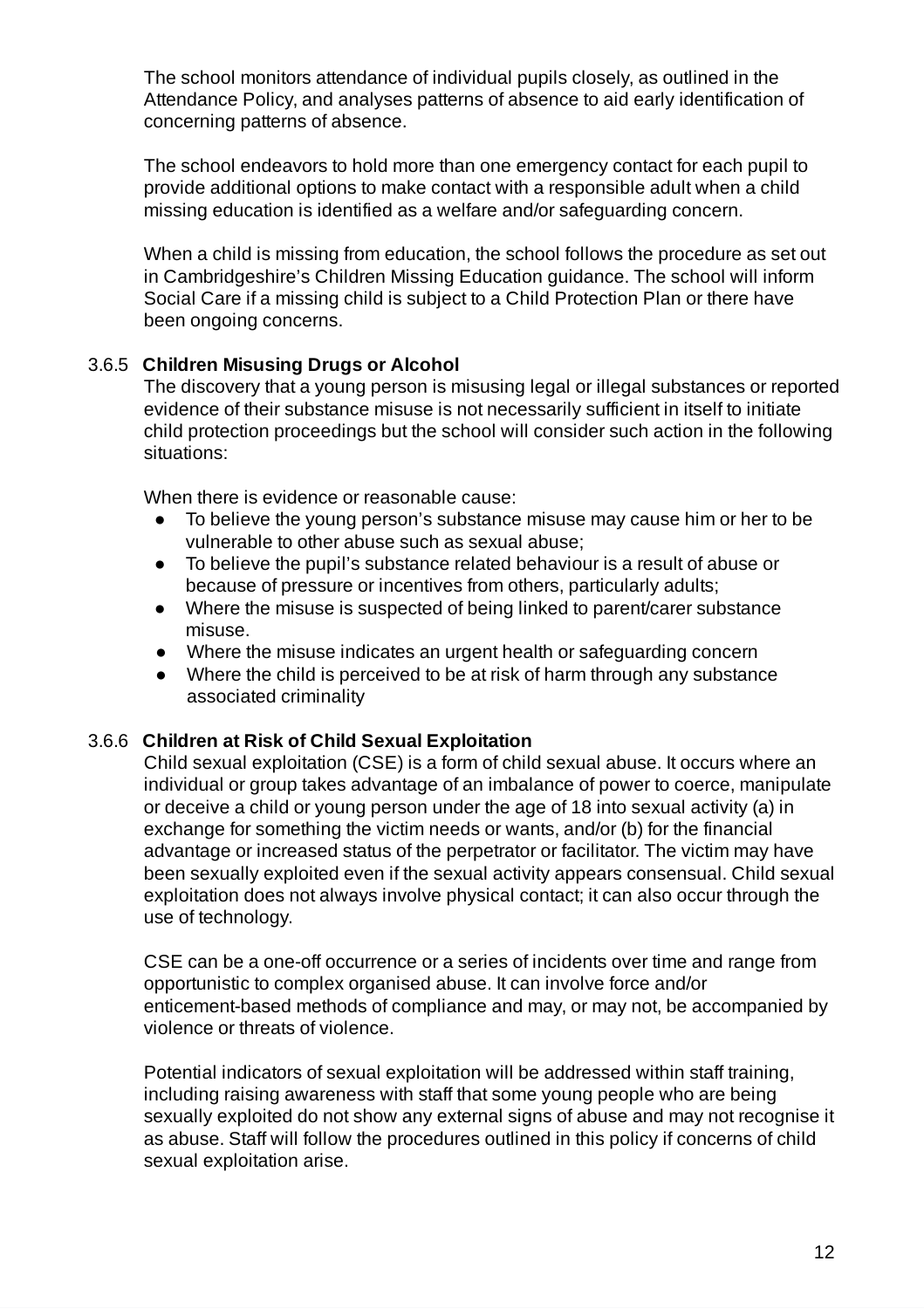The Designated Safeguarding Lead will complete the Safeguarding Children Partnership Board's Exploitation Risk Assessment and [Management](http://www.safeguardingcambspeterborough.org.uk/wp-content/uploads/2018/05/Exploitation-CSECCE-Risk-Assessment-Tool.docx) Tool and refer to Social Care if there is a concern that a young person may be at risk of CSE.

The school recognises that young people who go missing can be at increased risk of sexual exploitation and has procedures in place to ensure appropriate response to children and young people who go missing, particularly on repeat occasions.

#### 3.6.7 **Children Living with Substance Misusing Parents/Carers**

Misuse of drugs and/or alcohol is strongly associated with Significant Harm to children, especially when combined with other features such as domestic violence.

When the school receives information about drug and alcohol abuse by a child's parents/carers they will follow appropriate procedures.

This is particularly important if the following factors are present:

- Use of the family resources to finance the parent's dependency, characterised by inadequate food, heat and clothing for the children
- Children exposed to unsuitable caregivers or visitors, e.g. customers or dealers
- The effects of alcohol leading to an inappropriate display of sexual and/or aggressive behaviour
- Chaotic drug and alcohol use leading to emotional unavailability, irrational behaviour and reduced parental vigilance
- Disturbed moods as a result of withdrawal symptoms or dependency
- Unsafe storage of drugs and/or alcohol or injecting equipment
- Drugs and/or alcohol having an adverse impact on the growth and development of the unborn child

#### 3.6.8 **Children Living with Domestic Abuse**

The Domestic Abuse Act 2021 introduces the first ever statutory definition of domestic abuse and recognises the impact of domestic abuse on children, as victims in their own right, if they see, hear or experience the effects of abuse.

All children can witness and be adversely affected by domestic abuse in the context of their home life where domestic abuse occurs between family members. Experiencing domestic abuse and/or violence can have a serious, long lasting emotional and psychological impact on children. In some cases, a child may blame themselves for the abuse or may have had to leave the family home as a result.

Young people can also experience domestic abuse within their own intimate relationships. This form of peer on peer abuse is sometimes referred to as 'teenage relationship abuse'. Depending on the age of the young people, this may not be recognised in law under the statutory definition of 'domestic abuse' (if one or both parties are under 16).

Domestic Abuse is defined as any incident or pattern of incidents of controlling, coercive or threatening behaviour, violence or abuse between those aged 16 or over who are 'personally connected' regardless of gender or sexuality. This can encompass but is not limited to the following types of abuse: psychological, physical, sexual, financial and emotional, coercive or controlling behaviour.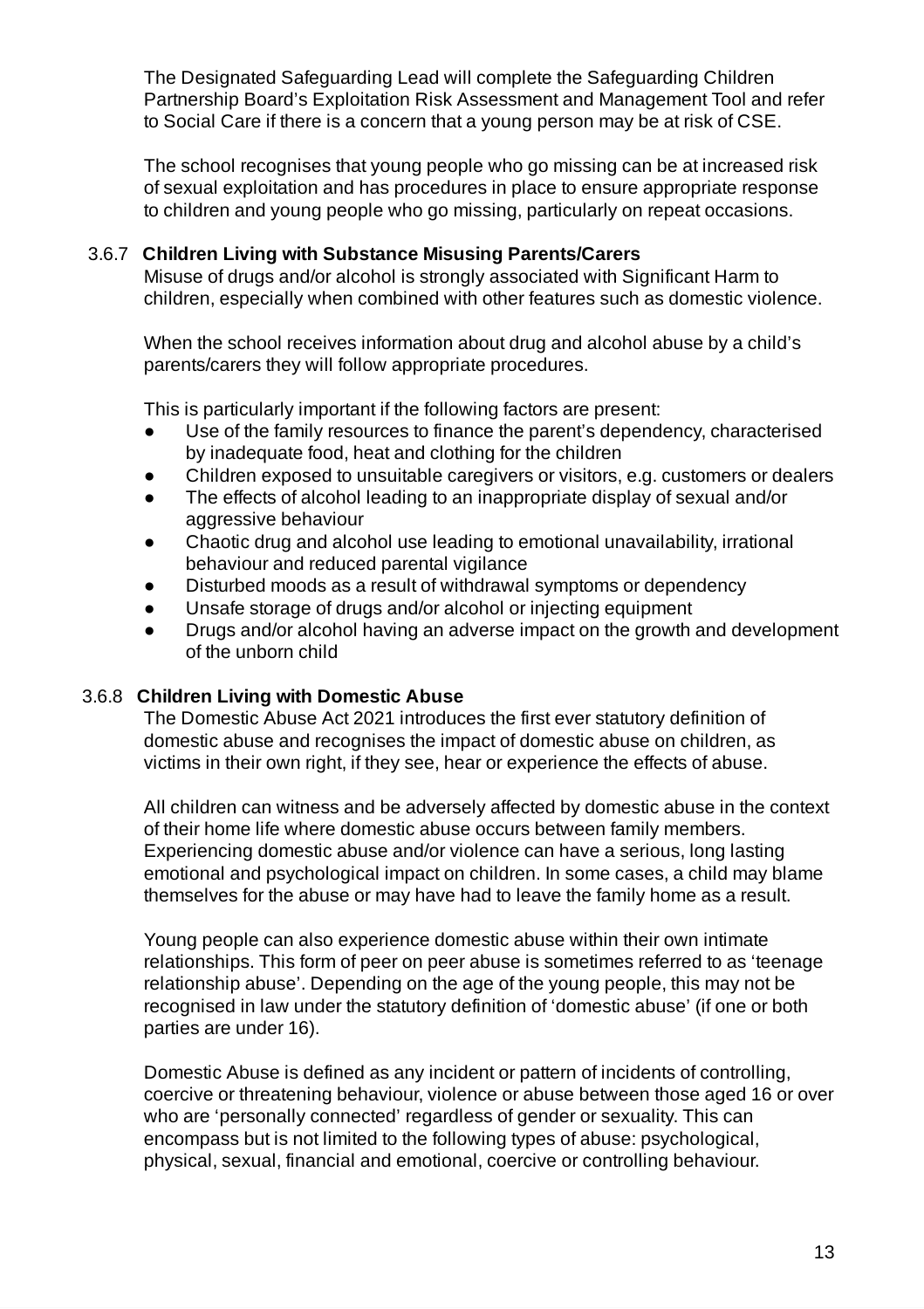The school recognises that where there is Domestic Abuse in a family, the children/young people will always be affected; the longer the violence continues, the greater the risk of significant and enduring harm, which they may carry with them into their adult life and relationships. Domestic Abuse can also affect children in their personal relationships as well as in the context of home life.

Staff will follow the procedures outlined in this policy if concerns of Domestic Abuse arise. The school will vigilantly monitor the welfare of children living in domestic abuse households, offer support to them and contribute to any Multi-Agency Risk Assessment Conference (MARAC) safety plan as required.

At Gretton School we are working in partnership with Cambridgeshire Police and Cambridgeshire County Council to identify and provide appropriate support to pupils who have experienced domestic abuse in their home; this scheme is called Operation Encompass.

In order to achieve this, Cambridgeshire's Education Safeguarding Team will share police information of all domestic incidents, where one of our pupils has been present, with the Designated Safeguarding Lead(s) (DSL)/Domestic Abuse (DA) Lead.

On receipt of any information, the DSL/DA Lead will decide on the appropriate support the child may require. The Operation Encompass information is stored in line with all other confidential safeguarding and child protection information. All information sharing and resulting actions will be undertaken in accordance with the 'Cambridgeshire and Peterborough *Joint Agency Protocol for Domestic Abuse – Notifications to Schools, Colleges and Early Years settings*'.

#### 3.6.9 **Children at risk of 'Honour- Based' Abuse including Female Genital Mutilation** So called 'honour-based' abuse (HBA) encompasses incidents which have been committed to protect or defend the honour of the family and/or community, including breast ironing, female genital mutilation (FGM) and forced marriage. The school takes these concerns seriously and staff are made aware of the possible signs and indicators that may alert them to the possibility of HBA through training. Staff are required to treat all forms of HBA as abuse and follow the procedures outlined in this policy.

FGM is a procedure involving the partial or total removal of the external female genitalia or other injury to the female genital organs. FGM is illegal in the UK. Any indication that a child is at risk of FGM, where FGM is suspected, or where the woman is under 18, will be dealt with under the child protection procedures outlined in this policy. Staff will report concerns to the DSL, who will make appropriate and timely referrals to social care. In these cases, parents will not be informed before seeking advice and the case will still be referred to social care even if it is against the pupil's wishes.

In accordance with the Female Genital Mutilation Act, it is a statutory duty for teachers in England and Wales to report 'known' cases of FGM in under-18s which they identify in the course of their professional work to the police. Teachers should still consider and discuss any such case with the DSL and involve social care as appropriate, but the teacher will personally report to the police that an act of FGM appears to have been carried out.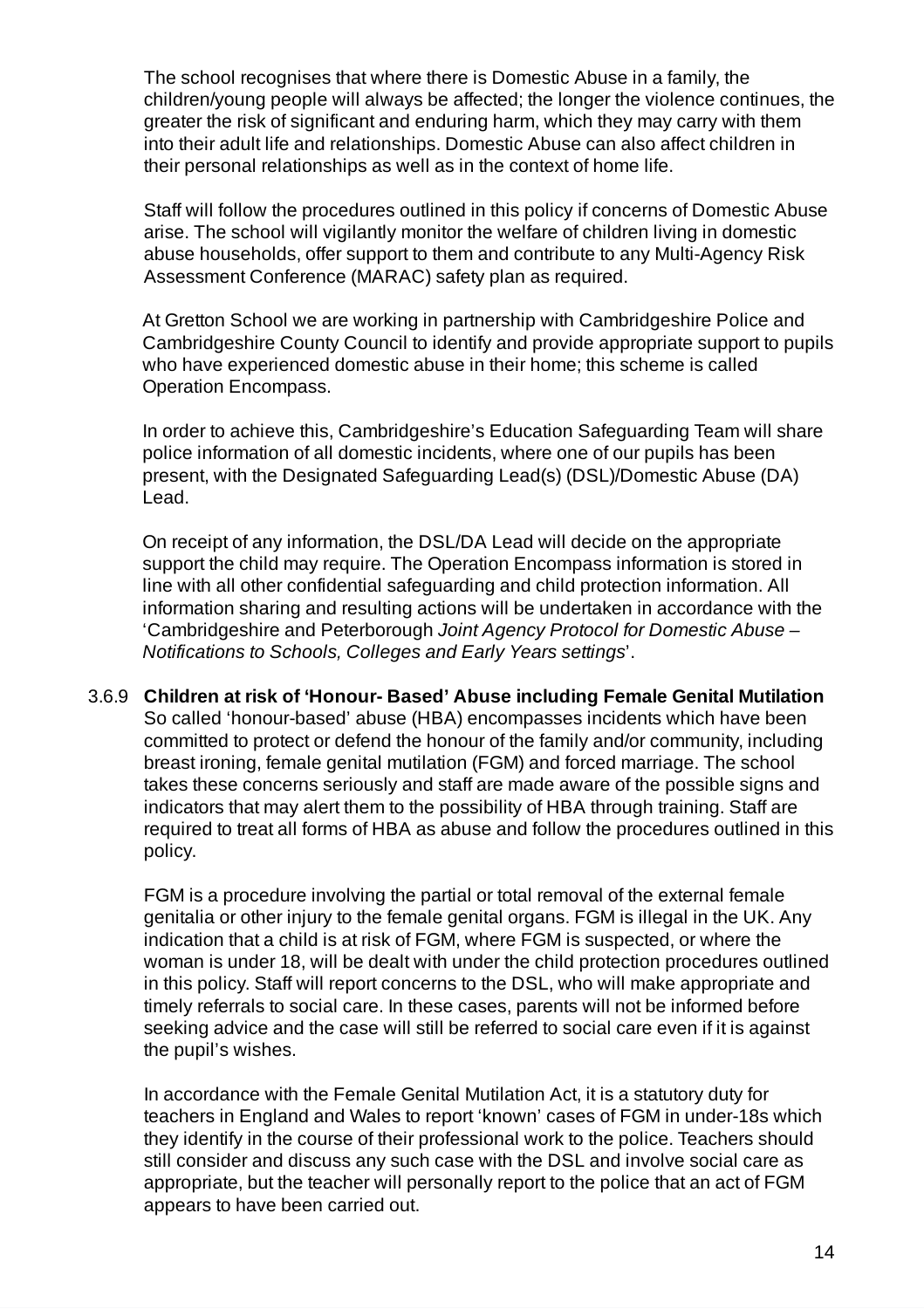#### 3.6.10 **Children who have returned home to their family from care**

The school recognises that a previously looked after child potentially remains vulnerable. School will vigilantly monitor the welfare of previously looked after children, keep records and notify Social Care as soon as there is a recurrence of a concern in accordance with the Cambridgeshire and Peterborough Safeguarding Children Partnership Board 'Inter - Agency Procedures.'

#### 3.6.11 **Children showing signs of Abuse and/or Neglect**

School recognises that experiencing abuse or neglect may have an adverse impact on those children which may last into adulthood without appropriate intervention and support. School may be the only stable, secure and predictable element in the lives of children at risk. Children who have experienced abuse or neglect may display this through their own behaviour, which may be challenging and defiant or passive and withdrawn. We recognise that children may develop abusive behaviours and that these children may need to be referred on for appropriate support and intervention.

All staff should be aware that safeguarding incidents and/or behaviours can be associated with factors outside the school or college and/or can occur between children outside of these environments. All staff, but especially the designated safeguarding lead (and deputies) should consider whether children are at risk of abuse or exploitation in situations outside their families. Extra-familial harms take a variety of different forms and children can be vulnerable to multiple harms including (but not limited to) sexual exploitation, criminal exploitation, and serious youth violence.

Gretton School will provide training for staff to ensure that they have the skills to identify and report cases, or suspected cases, of abuse in accordance with the procedures outlined in this policy.

#### 3.6.12 **Children at Risk of Radicalisation**

Children are vulnerable to extremist ideology and radicalisation. Similar to protecting children from other forms of harms and abuse, protecting children from this risk should be a part of a schools' or colleges' safeguarding approach.

The governing body will ensure that the DSL has undertaken Prevent awareness training and that all staff receive training about the Prevent Duty.

Staff are required to be alert to changes in children's behavior which could indicate they need help or protection. Concerns that a child is at risk of radicalisation are referred to the DSL in the usual way. The school's designated safeguarding lead (and any deputies) should be aware of local procedures for making a Prevent referral.

See also 'The Prevent Duty, Departmental advice for schools and childcare providers', DfE (June 2015), and 'Revised Prevent Duty Guidance: for England and Wales,' HM Government, (July 2015).

#### 3.6.13 **Privately Fostered Children**

Private fostering is when a child under the age of 16, (under 18 if disabled) is provided with care and accommodation by a person who is not a parent, person with parental responsibility for them or relative in their own home for 28 days or more.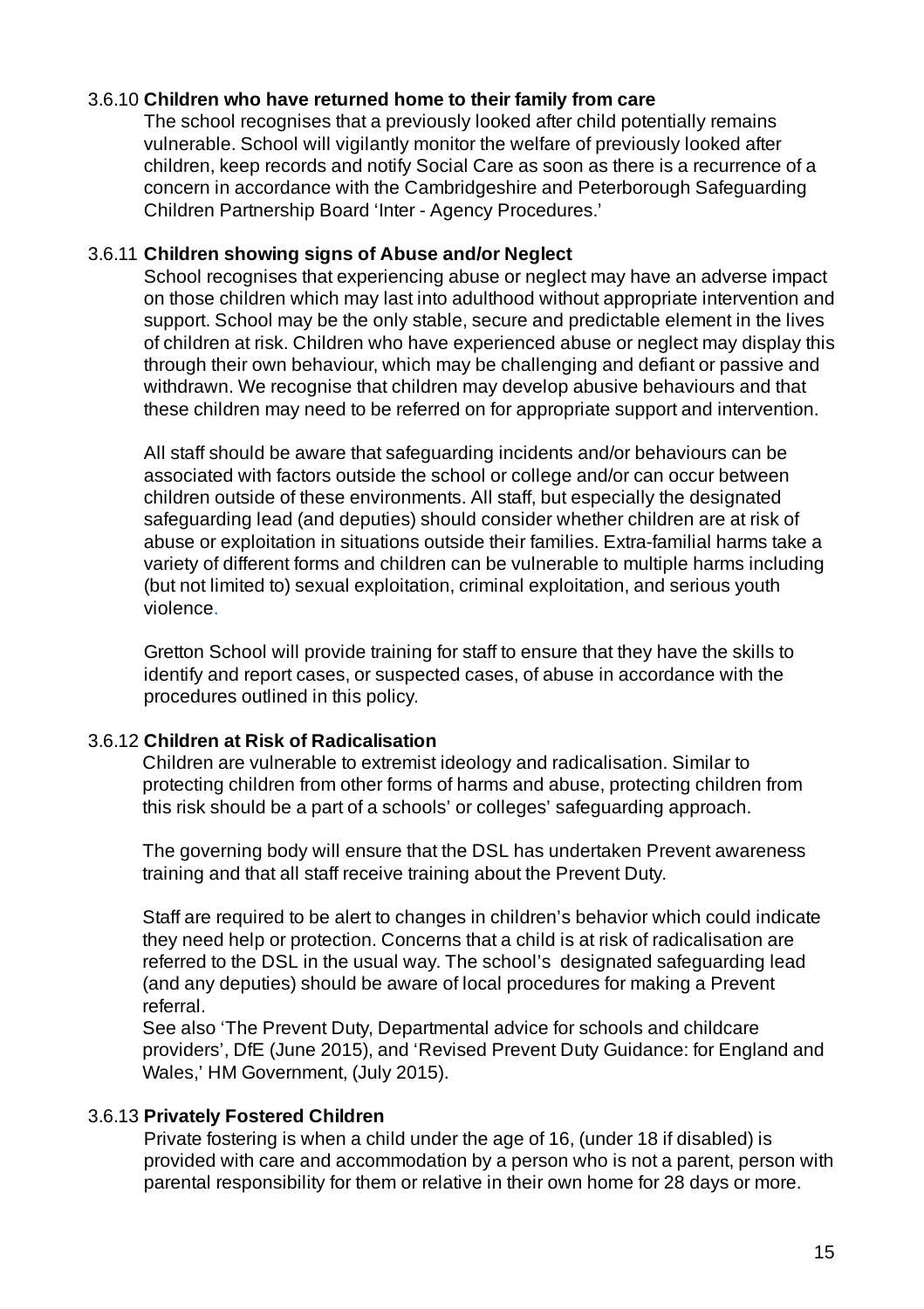The school will follow the mandatory duty to inform the local authority of any 'Private Fostering' arrangements and refer to the Specialist Fostering Team.

#### 3.6.14 **Children who have Family Members in Prison**

The school is committed to supporting children and young people who have a parent or close relative in prison and will work with the family to find the best ways of supporting the child.

The school recognises that children with family members in prison are at risk of poor outcomes including: poverty, stigma, isolation, poor mental health and poor attendance.

The school will treat information shared by the family in confidence and it will be shared on a 'need to know' basis.

The school will work with the family and the child to minimise the risk of the child not achieving their full potential.

#### **4.0 PREVENTING UNSUITABLE PEOPLE FROM WORKING WITH CHILDREN**

- 4.1 The school will operate safer recruitment practices including ensuring appropriate DBS and reference checks are undertaken according to Part Three of 'Keeping Children Safe in Education', 2021. This section should be read in conjunction with the school's Safer Recruitment Policy.
- 4.2 The governing body will ensure that at least one of the persons who conducts an interview has completed safer recruitment training**.**

**The following members of staff have undertaken Safer Recruitment training:** The DSL, Headteacher, Deputy Head, Assistant Heads and HR Team, as well as any relevant members of staff involved in the recruitment process within Gretton School. Other staff members are able to complete the training if they wish.

- 4.3 **Allegations that may meet the harms threshold (Part Four, Section One)**
- 4.3.1 Any allegation of abuse made against a member of staff (including supply staff and volunteers) that meets the harms threshold as set out in Keeping Children Safe in Education, 2021, Part Four, Section One, will be reported straight away to the Head Teacher or Principal.
- 4.3.2 In cases where the Head Teacher or Principal is the subject of an allegation, it will be reported to the Chair of Governors. The school will follow the procedures set out in Part Four of 'Keeping Children Safe in Education', 2021.
- 4.3.3 The school will consult with the Local Authority Designated Officer (LADO) in the event of an allegation being made against a member of staff, volunteer or agency/supply staff and adhere to the relevant procedures set out in 'Keeping Children Safe in Education', 2021 *and the school's HR Policies, and seek advice from their HR provider.*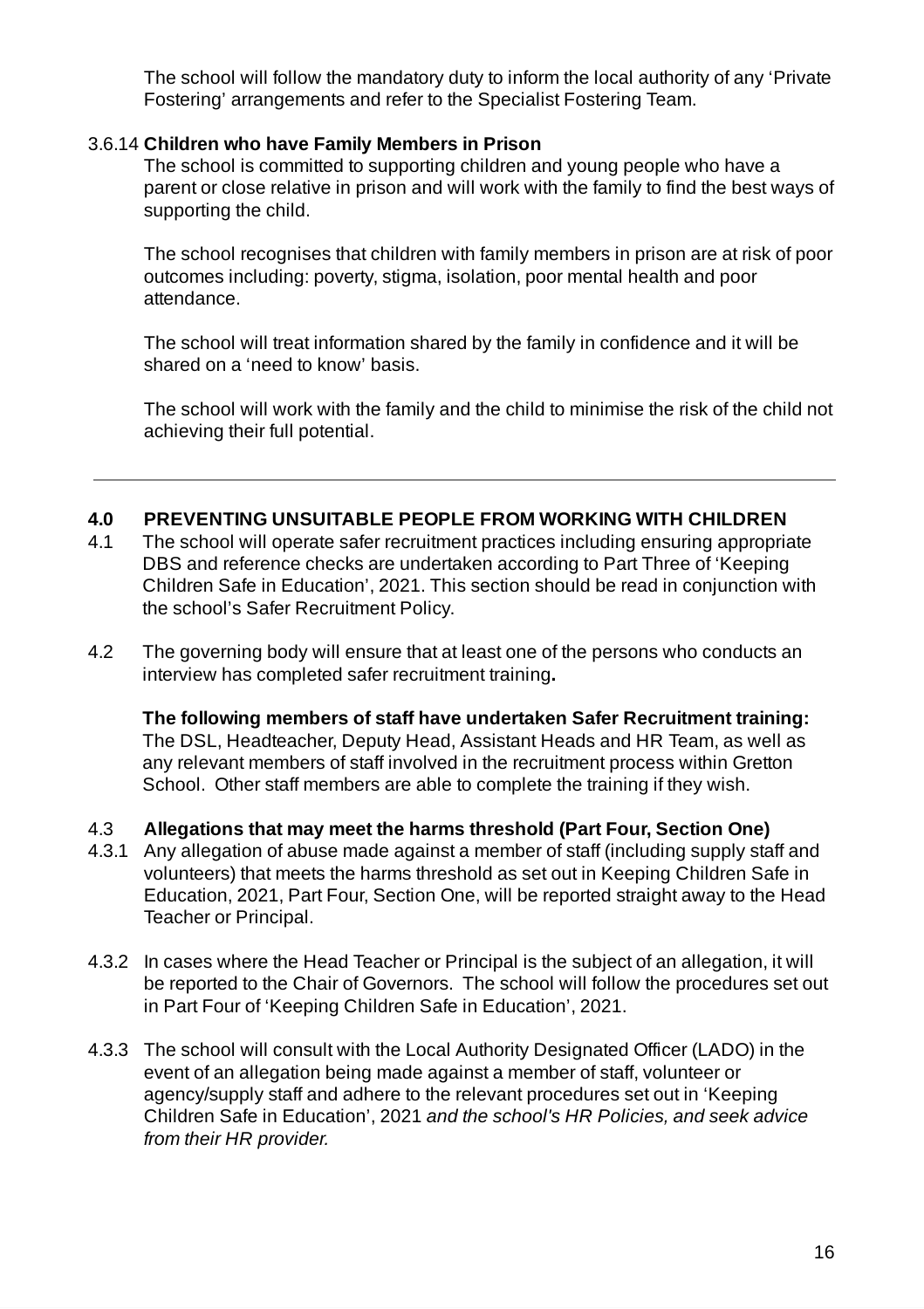- 4.3.4 The Headteacher or Chair of Governors will ensure that all allegations are reported to the LADO within one working day. The LADO will advise on all further action to be taken.
- 4.3.5 Before contacting the LADO, schools and colleges should conduct basic enquiries in line with local procedures to establish the facts to help them determine whether there is any foundation to the allegation, being careful not to jeopardise any future police investigation.
- 4.3.6 Where the school or college identifies a child has been harmed they should contact children's social care and as appropriate the police immediately.
- 4.3.7 School/college will consider:
	- **Looking after the welfare of the child** the designated safeguarding lead is responsible for ensuring that the child is not at risk and referring cases of suspected abuse to the local authority children's social care.
	- **Investigating and supporting the person subject to the allegation** the case manager should discuss with the LADO, the nature, content and context of the allegation, and agree a course of action.
- 4.3.8 The school will ensure that any disciplinary proceedings against staff, supply staff or volunteers relating to child protection matters are concluded in full even when the member of staff, supply staff or volunteer is no longer employed at the school and that notification of any concerns is made to the relevant authorities and professional bodies and included in references where applicable.
- 4.3.9 Staff (including supply staff and volunteers) who are the subject of an allegation have the right to have their case dealt with fairly, quickly, and consistently and to be kept informed of its progress. Suspension should not be an automatic response when an allegation is reported. However, in some cases, staff may be suspended where this is deemed to be the best way to ensure that children are protected.

#### 4.4 **Concerns that do not meet the harms threshold (Part Four, Section Two)**

- 4.4.1 Low level concerns that do not meet the harms threshold should be reported to the Headteacher/Principal. NB: The term low level does not mean that it is insignificant, it means that the behaviour towards a child does not meet the harms test.
- 4.4.2 In cases where the Head Teacher or Principal is the subject of an allegation, it will be reported to the Chair of Governors. The school will follow the procedures set out in Part Four of 'Keeping Children Safe in Education', 2021.
- 4.4.3 The school/college will deal with any such concern, no matter how small, where an adult working in or on behalf of the school or college may have acted in a way that:
	- is inconsistent with the staff code of conduct, including inappropriate conduct outside of work; and
	- does not meet the allegations threshold or is otherwise not considered serious enough to consider a referral to the LADO.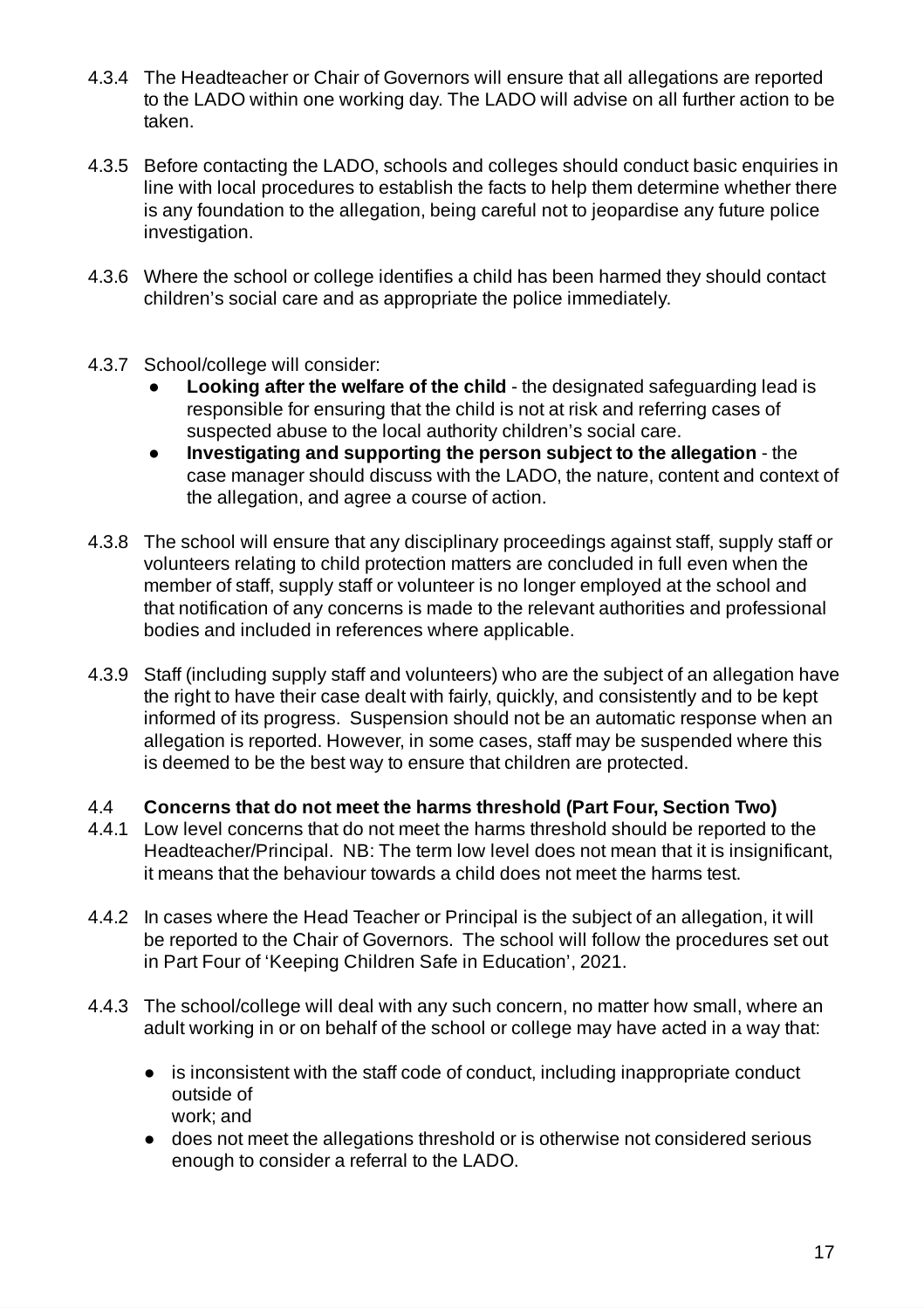- 4.4.4 All low-level concerns should be recorded in writing. The record should include details of the concern, the context in which the concern arose, and action taken. The name of the individual sharing their concerns should also be noted, if the individual wishes to remain anonymous then that should be respected as far as reasonably possible.
- 4.4.5 Schools and colleges can decide where these records are kept, but they must be kept confidential, held securely and comply with the Data Protection Act 2018 and the UK General Data Protection Regulation (UK GDPR)

Gretton School keeps such records securely electronically.

- 4.5 The school will promote an open and transparent culture in which all concerns about all adults working in or on behalf of the school or college (including supply teachers, volunteers and contractors) are dealt with promptly and appropriately. This will enable the school/college to identify concerning, problematic or inappropriate behaviour early; minimise the risk of abuse; and ensure that adults working in or on behalf of the school/college are clear about professional boundaries and act within these boundaries, and in accordance with the ethos and values of the institution.
- 4.5.1 School should ensure that **all** staff, paid and unpaid, are aware of the need for maintaining appropriate and professional boundaries in their relationships with pupils and parents/carers as advised within the Local Authority's Code of Conduct: 'Guidance for Safer Working Practice for Adults who work with Children and Young People in Education Settings' (May 2019). As part of the Induction process, all staff, paid and unpaid, will receive guidance about how to create appropriate professional boundaries (in both the real and virtual world) with all children, especially those with a disability or who are vulnerable.
- 4.5.2 All staff have signed to confirm that they have read 'Guidance for Safer Working Practice for Adults who work with Children and Young People in Education Settings' (May 2019).
- 4.5.3 The school will ensure that staff, supply staff and volunteers are aware that sexual relationships with pupils aged under 18 are unlawful and could result in legal proceedings taken against them under the Sexual Offences Act 2003 (Abuse of Position of Trust).

#### **5.0 OTHER RELATED POLICIES AND PROCEDURES**

#### 5.1 **Use of Mobile Phones Policy**

- 5.1.1 This is a requirement for all Nursery or primary schools with EYFS but any school may wish to adopt the policy.
- 5.1.2 Our policy on use of mobile phones, cameras and sharing of images is set out in a separate document and is reviewed annually. It is recognised that personal mobile phones have the potential to be used inappropriately and therefore the school has developed a policy to outline the required protocol for all staff, students, volunteers and parents/carers.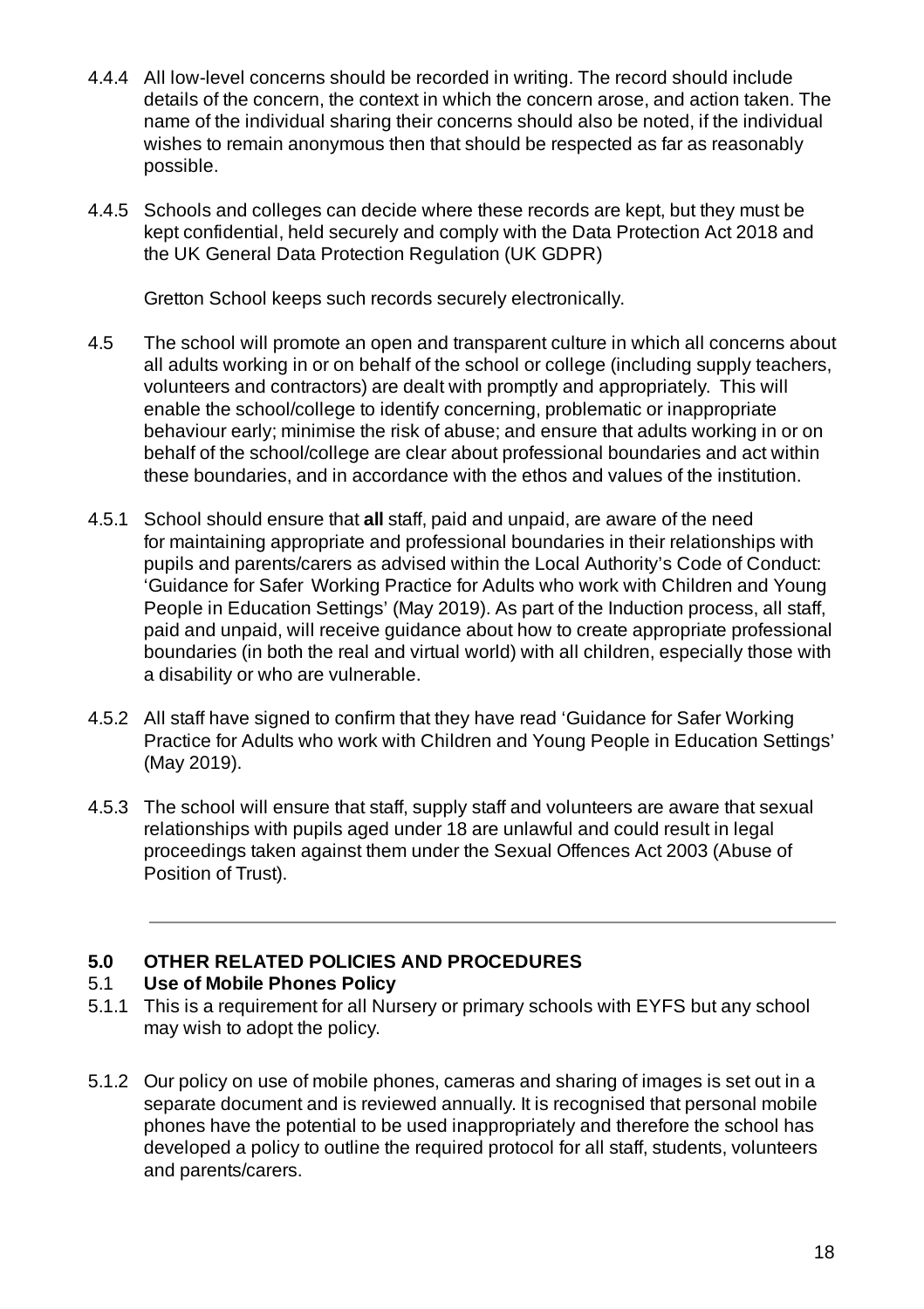#### **6.0 GOVERNING BODY SAFEGUARDING RESPONSIBILITIES**

- 6.1 Governing bodies should ensure they facilitate a whole school approach to safeguarding. This means ensuring safeguarding and child protection are at the forefront and underpin all relevant aspects of process and policy development. Ultimately, all systems, processes and policies should operate with the best interests of the child at their heart.
- 6.2 The governing body fully recognises its responsibilities with regards to safeguarding and promoting the welfare of children. It aims to ensure that the policies, procedures and training in school are effective and comply with the law and government guidance at all times.

It will:

- Nominate a governor for safeguarding who will take leadership responsibility for the school's safeguarding arrangements and practice and champion safeguarding issues.
- Ensure an annual safeguarding report is made to the full governing body and copied to the Education Safeguarding Team. Any weaknesses will be rectified without delay.
- Ensure that this Safeguarding and Child Protection policy is annually reviewed, ratified, updated and understood and followed by all staff.
- It will be published on the school website.
- Ensure that children's exposure to potential risks while using the internet is limited by having in place age appropriate filtering and monitoring systems.
- Ensure children's wishes and feelings are taken into account where there are safeguarding concerns.

#### 6.3 **Use of school/college premises for non-school/college activities**

- 6.3.1 If the governing body provides extended school/college facilities or before or after school activities directly under the supervision or management of school staff, the school's arrangements for safeguarding as written in this policy shall apply.
- 6.3.2 Where services or activities are provided separately by another organisation or individual, either on or off school site, the governing body will seek assurance that they have appropriate policies and procedures in place to keep children safe and there are arrangements to liaise with the school on these matters where appropriate.

#### **This policy was ratified on 1st September 2021 and will be reviewed on 31st August 2022**

Signed by the Headteacher



Governor responsible for Safeguarding Stephen Views

Designated Safeguarding Lead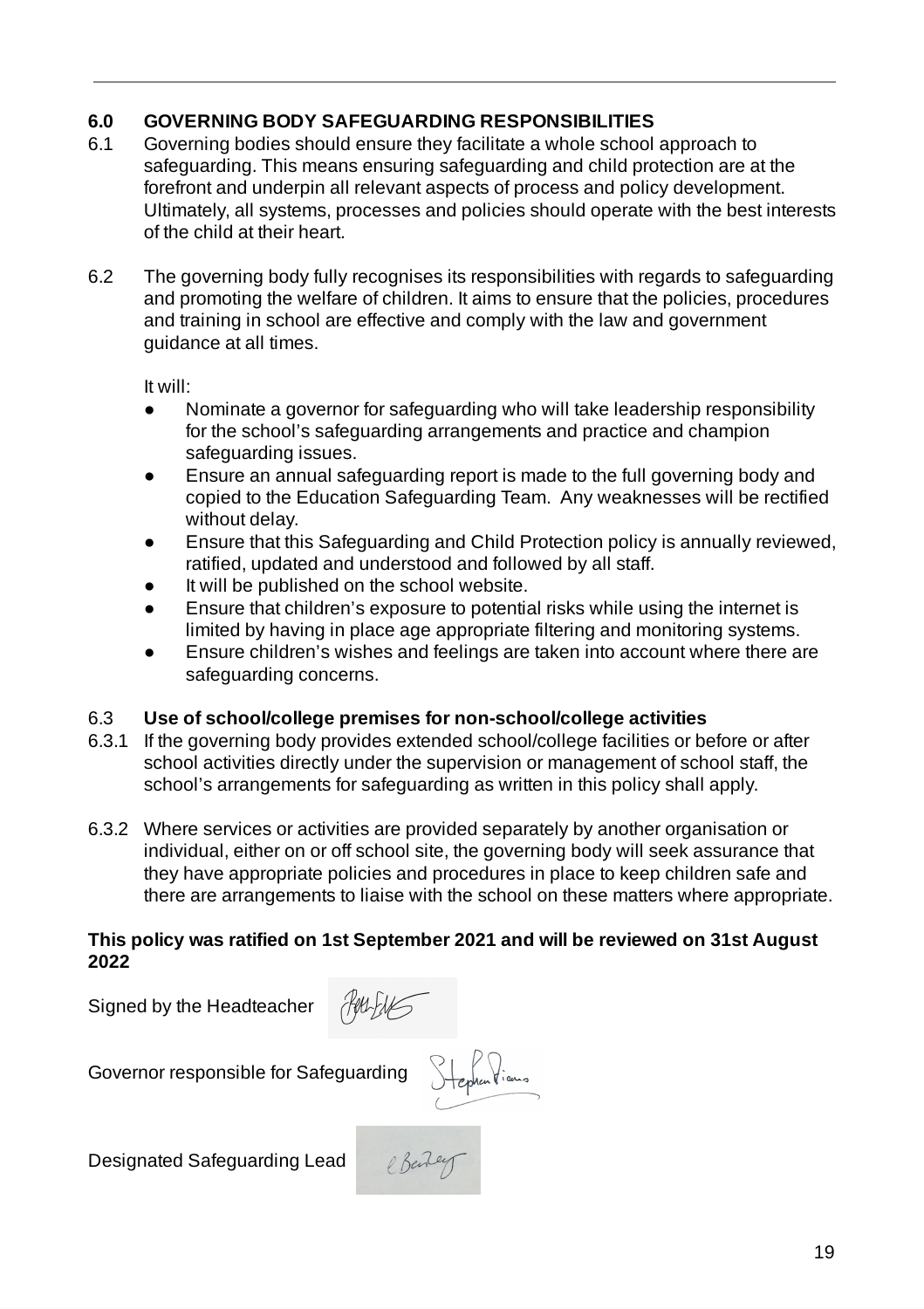This policy links to our: Anti-bullying policy Attendance policy (including Children Missing Education) Behaviour policy Complaints policy Critical Incident plan Equality policy First Aid policy Health and Safety policy Intimate Care policy Online Safety and Acceptable Use policy Physical Intervention and/or Use of Reasonable Force policy Protocol for children not collected from school at the end of the school day/activity Safer Recruitment policy Staff Code of Conduct/Safer Working Practice Staff Discipline and Grievance procedures Whistleblowing policy

#### **Appendix A**

#### **Four categories of abuse**

**Physical Abuse** - may involve hitting, shaking, throwing, poisoning, burning or scalding, drowning, suffocating, or otherwise causing physical harm to a child. Physical harm may also be caused when a parent or carer fabricates the symptoms of, or deliberately induces, illness in a child.

**Neglect** - persistent failure to meet a child's basic physical and/or psychological needs, likely to result in the serious impairment of the child's health or development.

It may occur during pregnancy as a result of maternal substance misuse.

It may involve the neglect of or lack of responsiveness to a child's basic emotional needs.

It also includes parents or carers failing to:

- Provide adequate food, clothing and shelter including exclusion from home or abandonment
- Protect a child from physical and emotional harm or danger
- Ensure adequate supervision including the use of inadequate care-givers
- Ensure access to appropriate medical care or treatment

**Emotional Abuse** - Is the persistent emotional maltreatment so as to cause severe and adverse effects on a child's emotional development.

It may involve conveying to a child that they are:

- Worthless
- Unloved
- Inadequate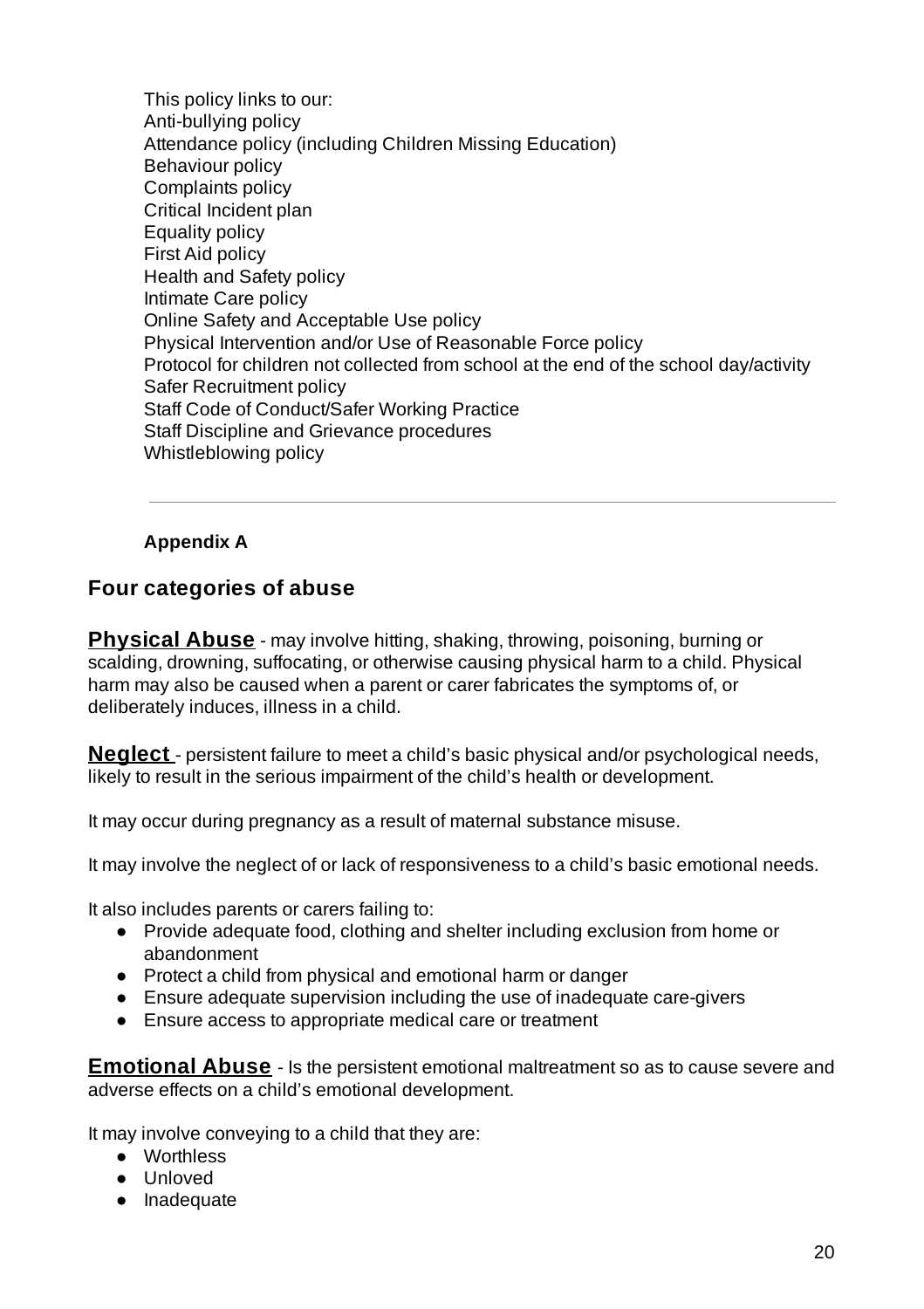● Valued only insofar as they meet another persons needs

It may include:

- not giving the child opportunities to express their views
- deliberately silencing them
- 'making fun' of what they say or how they communicate

It may also feature age or developmentally inappropriate expectations being imposed on children including:

- interactions that are beyond the child's developmental capability
- overprotection and limitation of exploration and learning
- preventing participation in normal social interaction.

It may involve:

- Seeing or hearing the ill-treatment of another
- Serious bullying (including cyberbullying) causing children frequently to feel frightened or in danger
- The exploitation or corruption of children

Some level of emotional abuse is involved in all types of maltreatment although it may occur alone

**Sexual Abuse** – involves forcing or enticing a child or young person to take part in sexual activities, not necessarily involving a high level of violence, whether or not the child is aware of what is happening.

This may involve:

- physical contact including assault by penetration (e.g. rape or oral sex)
- non-penetrative acts such as masturbation, kissing, rubbing and touching outside of clothing
- non-contact activities involving:
	- children in looking at, or in the production of, sexual images,
	- children in watching sexual activities
	- or encouraging children to behave in sexually inappropriate ways
	- grooming a child in preparation for abuse (including via the internet).

Sexual abuse is not solely perpetrated by adult males. Women can also commit acts of sexual abuse, as can other children.